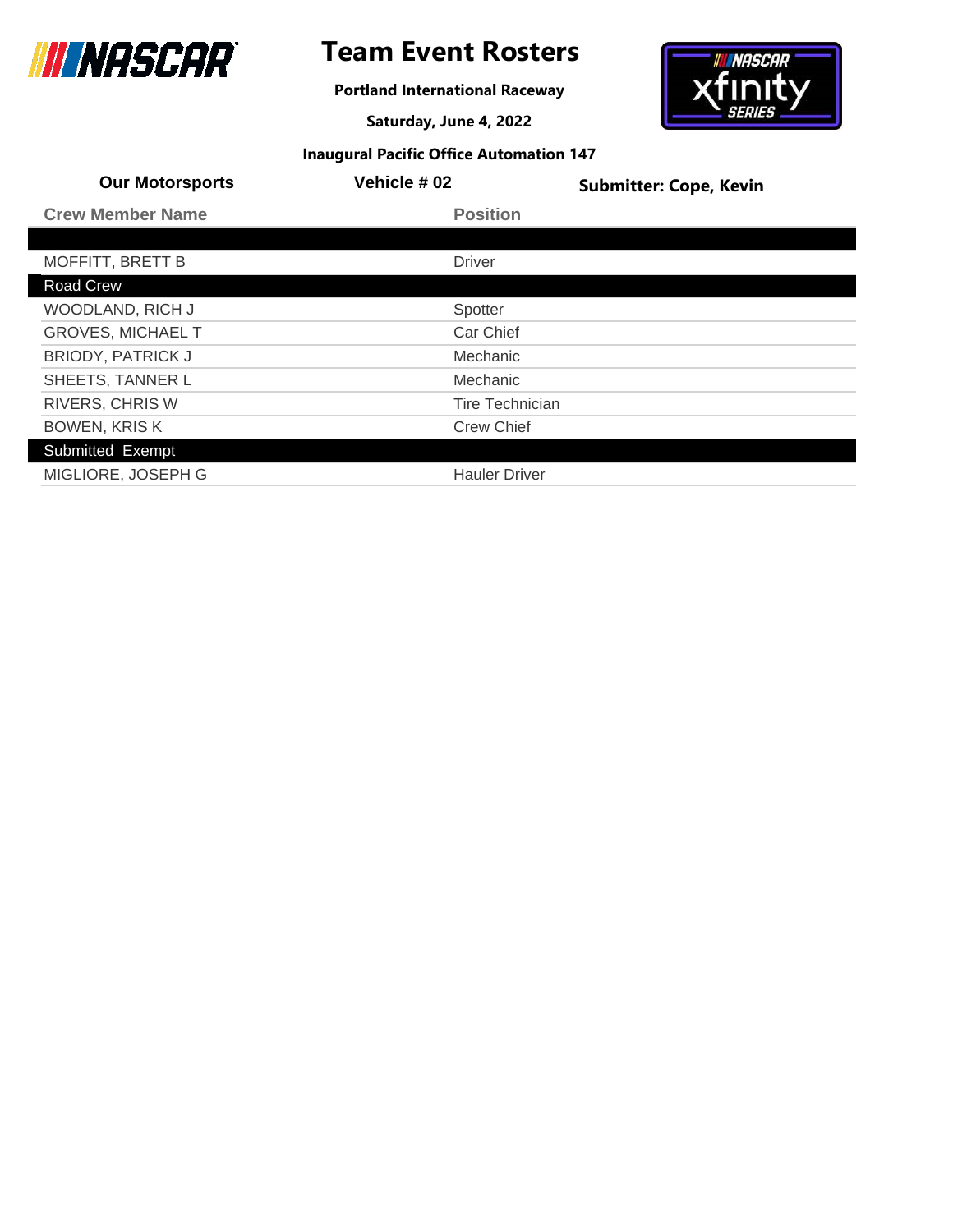

# **Team Event Rosters**

**Portland International Raceway**

**Saturday, June 4, 2022**



| <b>SS-GLR w/Jeff Lefcourt</b> | <b>Vehicle #07</b>     | <b>Submitter: Howe, Sheryl</b> |
|-------------------------------|------------------------|--------------------------------|
| <b>Crew Member Name</b>       | <b>Position</b>        |                                |
|                               |                        |                                |
| <b>GRAF JR, JOE A</b>         | <b>Driver</b>          |                                |
| Road Crew                     |                        |                                |
| HARVEY, KYLE M                | Spotter                |                                |
| KIRKENDALL, JEFF              | Engineer               |                                |
| JONES, DAVE A                 | Car Chief              |                                |
| PODLASKI, TYLER S             | Tuner                  |                                |
| DISHMAN, PHILLIP A            | <b>Tire Technician</b> |                                |
| WILLIAMS JR, JOE M            | <b>Crew Chief</b>      |                                |
| <b>Pit Crew</b>               |                        |                                |
| RIGGAN, RICK                  | <b>Driver Assist</b>   |                                |
| Submitted Exempt              |                        |                                |
| WALLACE, JAMES H              | <b>Hauler Driver</b>   |                                |
| ROGERS, MARTY M               | <b>Hauler Driver</b>   |                                |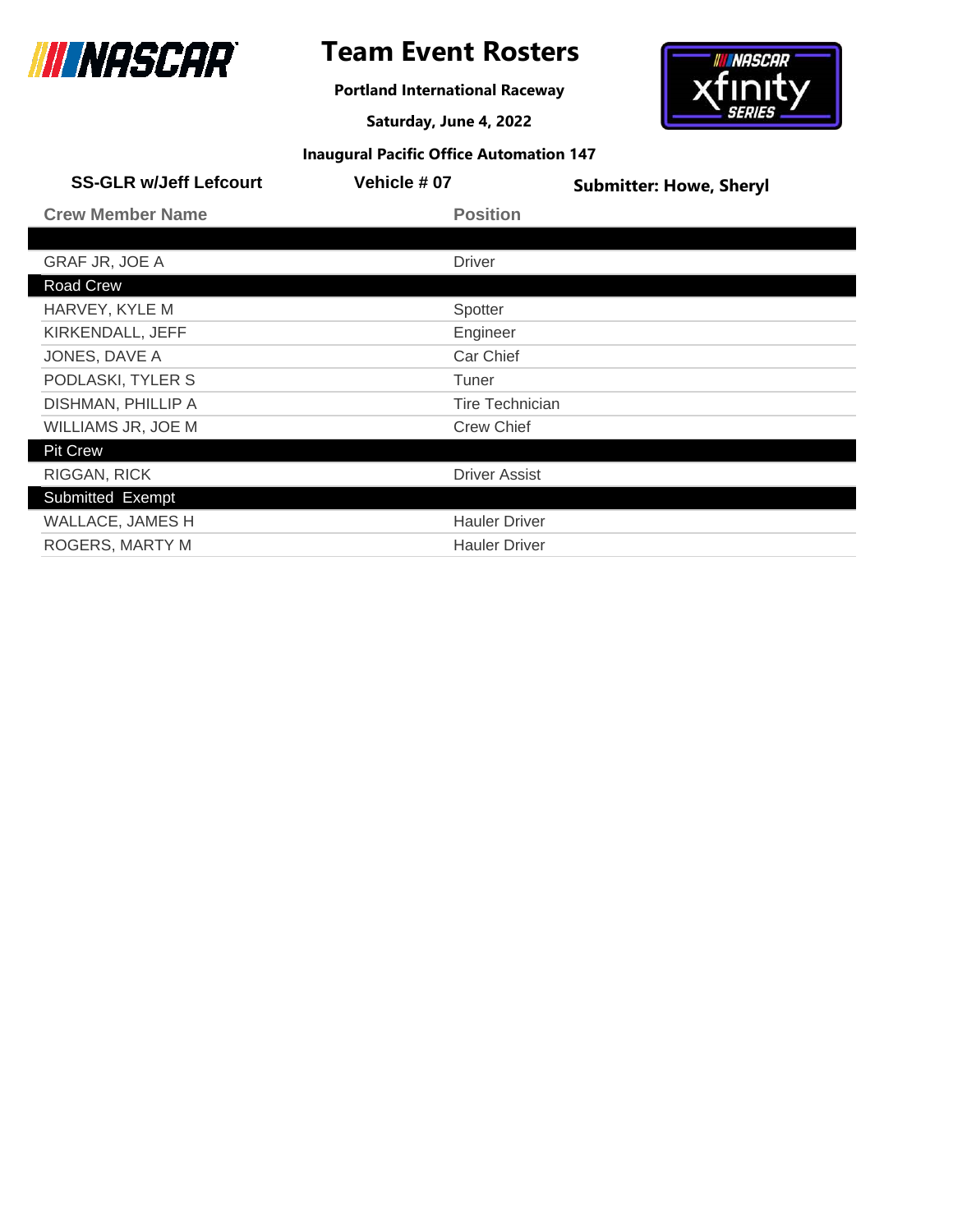

**Portland International Raceway**

**Saturday, June 4, 2022**



| <b>JR Motorsports</b>     | Vehicle #1                  | Submitter: Brachowski, Michelle |
|---------------------------|-----------------------------|---------------------------------|
| <b>Crew Member Name</b>   | <b>Position</b>             |                                 |
|                           |                             |                                 |
| MAYER, SAM A              | <b>Driver</b>               |                                 |
| <b>Organization Level</b> |                             |                                 |
| PEMBERTON, RYAN P         | <b>Competition Director</b> |                                 |
| Road Crew                 |                             |                                 |
| <b>REINER, JASON B</b>    | Spotter                     |                                 |
| EARNHARDT JR, DANNY R     | Car Chief                   |                                 |
| OVERSTREET, ANDREW J      | Engineer                    |                                 |
| <b>BUCHANAN, GREGG R</b>  | Mechanic                    |                                 |
| LEATHERWOOD, CLINT J      | Mechanic                    |                                 |
| MOYER, TAYLOR C           | <b>Crew Chief</b>           |                                 |
| Submitted Exempt          |                             |                                 |
| <b>WADDELL, CHRIS A</b>   | <b>Hauler Driver</b>        |                                 |
| <b>SCHLEYER, MIKE M</b>   | <b>Hauler Driver</b>        |                                 |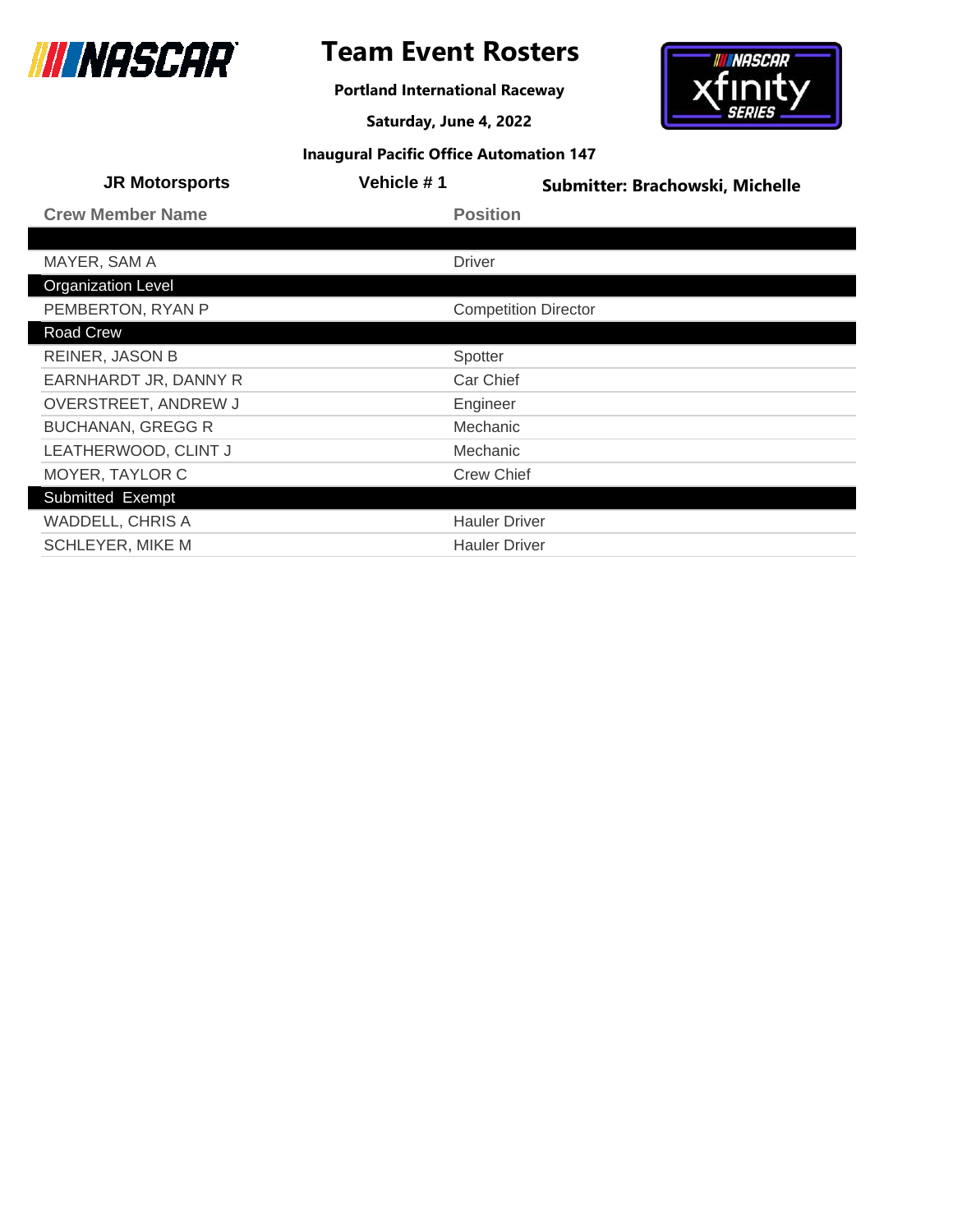

# **Team Event Rosters**

**Portland International Raceway**

**Saturday, June 4, 2022**



| <b>Kaulig Racing</b>      | Vehicle #10            | <b>Submitter: Lanier, Tonya</b> |
|---------------------------|------------------------|---------------------------------|
| <b>Crew Member Name</b>   | <b>Position</b>        |                                 |
|                           |                        |                                 |
| CASSILL, LANDON D         | <b>Driver</b>          |                                 |
| <b>Organization Level</b> |                        |                                 |
| RICE, CHRIS A             | Other -                |                                 |
| <b>Road Crew</b>          |                        |                                 |
| DOUCETTE, GEOFF P         | Spotter                |                                 |
| <b>COLWELL, DONALD G</b>  | Car Chief              |                                 |
| <b>CULLATHER, GRAYSON</b> | Mechanic               |                                 |
| WHITMAN, SAM R            | <b>Tire Technician</b> |                                 |
| LIBBY, TROY A             | <b>Mechanic</b>        |                                 |
| TRINCHERE, JASON L        | <b>Crew Chief</b>      |                                 |
| Submitted Exempt          |                        |                                 |
| CAIRRIKIER, MATTHEW L     | <b>Hauler Driver</b>   |                                 |
| ZEMAN, SHANNON V          | <b>Hauler Driver</b>   |                                 |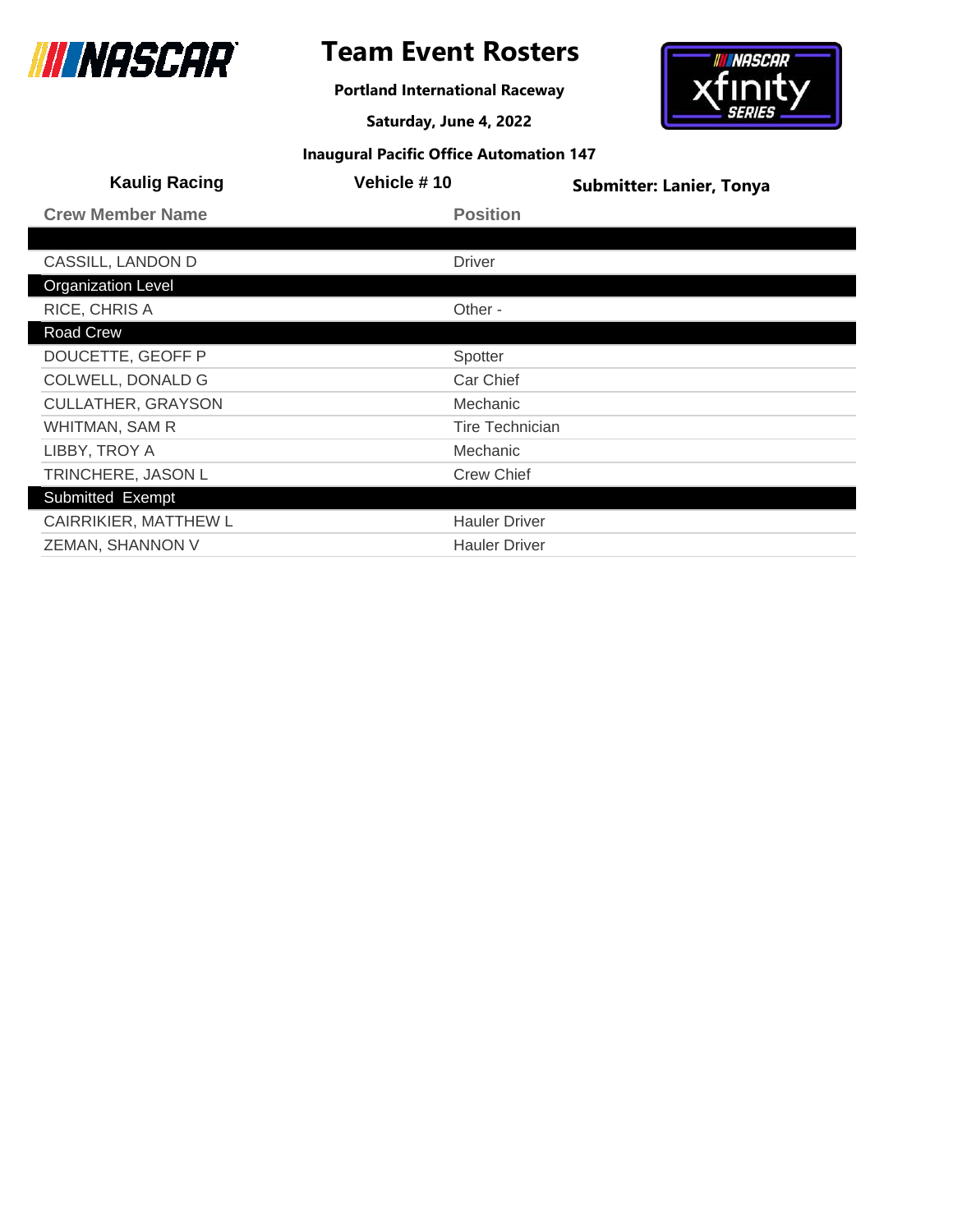

# **Team Event Rosters**

**Portland International Raceway**

**Saturday, June 4, 2022**



| <b>SS-GLR w/Jeff Lefcourt</b> | Vehicle #108           | <b>Submitter: Howe, Sheryl</b> |
|-------------------------------|------------------------|--------------------------------|
| <b>Crew Member Name</b>       | <b>Position</b>        |                                |
|                               |                        |                                |
| PUMPELLY, SPENCER             | <b>Driver</b>          |                                |
| Road Crew                     |                        |                                |
| VADEN, DON W                  | Spotter                |                                |
| EBERSOLE, RUSTY B             | Car Chief              |                                |
| FREEMAN, MARK A               | Mechanic               |                                |
| FREEMAN, ROBBIE R             |                        | Underneath Mechanic            |
| COZART, DAVID M               | <b>Tire Technician</b> |                                |
| MILLER, JASON W               | <b>Crew Chief</b>      |                                |
| Submitted Exempt              |                        |                                |
| UTTER, RON L                  | <b>Hauler Driver</b>   |                                |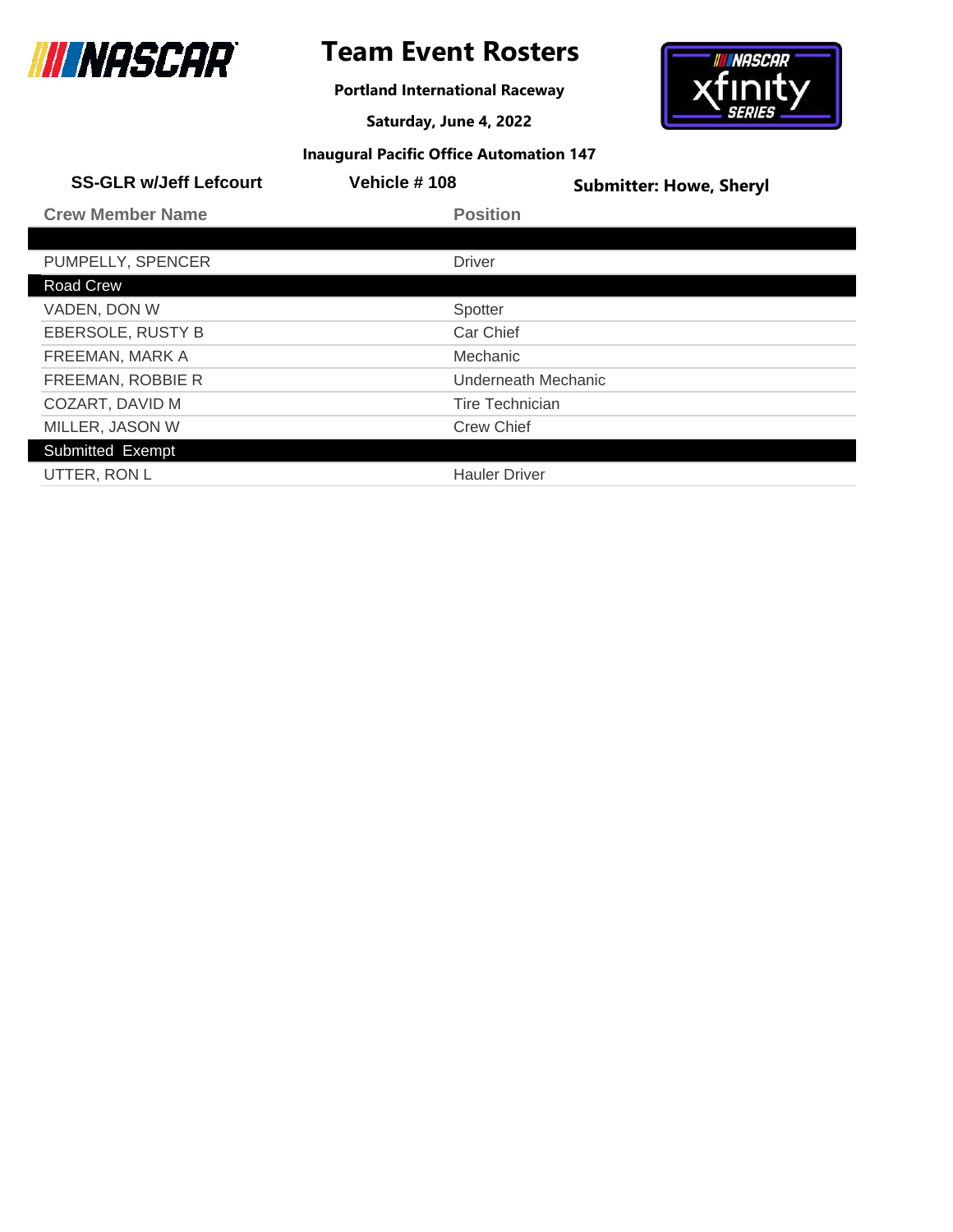

# **Team Event Rosters**

**Portland International Raceway**

**Saturday, June 4, 2022**



| <b>Kaulig Racing</b>      | Vehicle #11            | <b>Submitter: Lanier, Tonya</b> |
|---------------------------|------------------------|---------------------------------|
| <b>Crew Member Name</b>   | <b>Position</b>        |                                 |
|                           |                        |                                 |
| HEMRIC, DANIEL            | <b>Driver</b>          |                                 |
| <b>Organization Level</b> |                        |                                 |
| RICE, CHRIS A             | Other -                |                                 |
| Road Crew                 |                        |                                 |
| MCGLAMERY, SHANNON L      | Spotter                |                                 |
| MARLOTT, JON W            | Car Chief              |                                 |
| <b>CRISAFULLI, EVYN M</b> | Mechanic               |                                 |
| <b>HUTT, PATRICK R</b>    | <b>Tire Technician</b> |                                 |
| NOWAK, JEREMY J           | Tuner                  |                                 |
| YONTZ, ALEX K             | <b>Crew Chief</b>      |                                 |
| Submitted Exempt          |                        |                                 |
| ROBBINS, SCOTT A          | <b>Hauler Driver</b>   |                                 |
| SIMPSON, SCOTT W          | <b>Hauler Driver</b>   |                                 |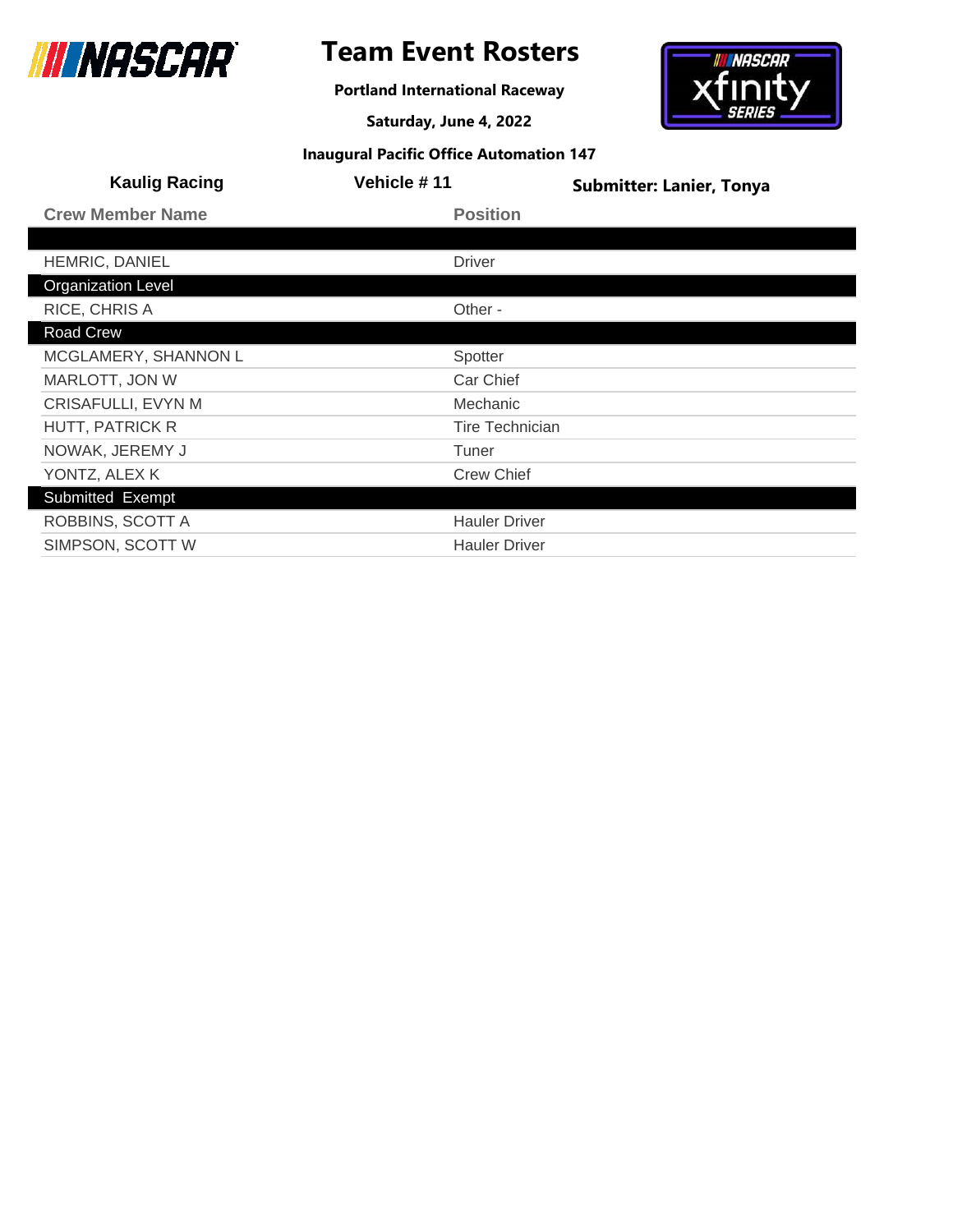

**Portland International Raceway**

**Saturday, June 4, 2022**



| <b>Motorsports Business</b><br><b>Management</b> | Vehicle #113         | <b>Submitter: Hoskin, Skippy</b> |
|--------------------------------------------------|----------------------|----------------------------------|
| <b>Crew Member Name</b>                          | <b>Position</b>      |                                  |
|                                                  |                      |                                  |
| <b>JASKOL, MATT A</b>                            | <b>Driver</b>        |                                  |
| Road Crew                                        |                      |                                  |
| LEICHT, STEPHEN R                                | Spotter              |                                  |
| <b>HOUGHTALING, JASON M</b>                      | Engineer             |                                  |
| FLACK, WILL F                                    | Car Chief            |                                  |
| LONG, CARL C                                     | <b>Crew Chief</b>    |                                  |
| <b>Pit Crew</b>                                  |                      |                                  |
| HORTA, VANESSA G                                 | <b>Front Changer</b> |                                  |
| FLACK, WILL F                                    | Jack                 |                                  |
| <b>HOSKIN, SKIPPY B</b>                          | Fueler               |                                  |
| <b>BRAZEAL, TY F</b>                             | <b>Tire Carrier</b>  |                                  |
| ST PIERRE, ROBERT M                              | Rear Changer         |                                  |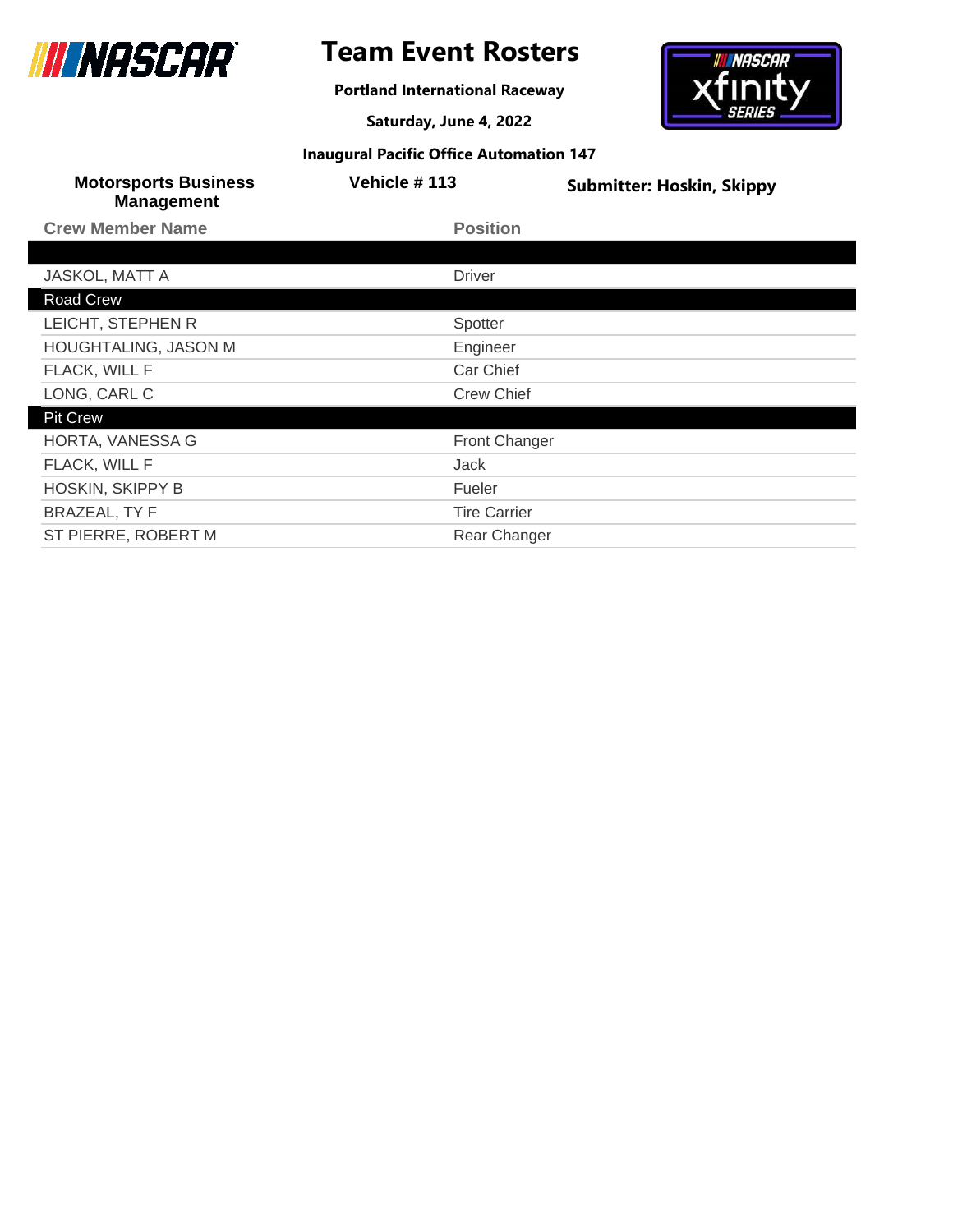

**Portland International Raceway**

**Saturday, June 4, 2022**



| <b>Kaulig Racing</b>      | <b>Vehicle #16</b>     | <b>Submitter: Lanier, Tonya</b> |
|---------------------------|------------------------|---------------------------------|
| <b>Crew Member Name</b>   | <b>Position</b>        |                                 |
|                           |                        |                                 |
| ALLMENDINGER, A J J       | <b>Driver</b>          |                                 |
| <b>Organization Level</b> |                        |                                 |
| RICE, CHRIS A             | Other -                |                                 |
| Road Crew                 |                        |                                 |
| CHANDLER, LENNIE T        | Spotter                |                                 |
| RICHMOND, RYAN A          | Car Chief              |                                 |
| MOHLER, ETHAN N           | <b>Mechanic</b>        |                                 |
| DAVIS, JIM W              | <b>Tire Technician</b> |                                 |
| <b>BARNES JR, LANNY D</b> | Tuner                  |                                 |
| SCHLICKER, BRUCE M        | <b>Crew Chief</b>      |                                 |
| Submitted Exempt          |                        |                                 |
| <b>FUQUAY, MIKE M</b>     | <b>Hauler Driver</b>   |                                 |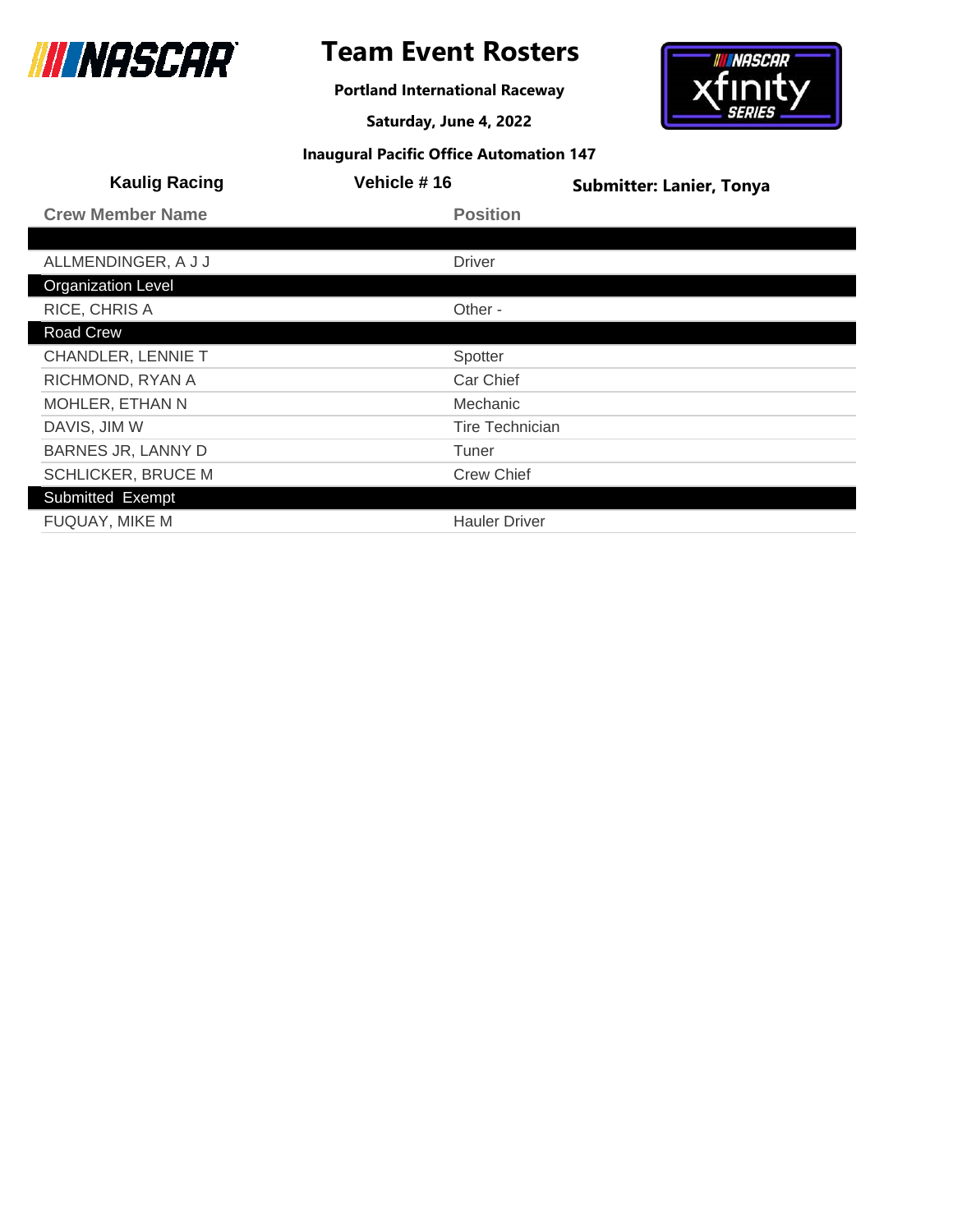

# **Team Event Rosters**

**Portland International Raceway**

**Saturday, June 4, 2022**



| <b>BJ McLeod Motorsports</b> | <b>Vehicle #178</b>  | <b>Submitter: Gall, Donna</b> |
|------------------------------|----------------------|-------------------------------|
| <b>Crew Member Name</b>      | <b>Position</b>      |                               |
|                              |                      |                               |
| WILLIAMS, JOSH L             | <b>Driver</b>        |                               |
| Road Crew                    |                      |                               |
| <b>BROOKS, ADAM A</b>        | Spotter              |                               |
| HENDERSON, RYAN M            | Car Chief            |                               |
| MCARTHUR, CLATE C            | Interior Mechanic    |                               |
| TYSKA, MIKE M                | <b>Crew Chief</b>    |                               |
| Submitted Exempt             |                      |                               |
| RECTOR, JEFF D               | <b>Hauler Driver</b> |                               |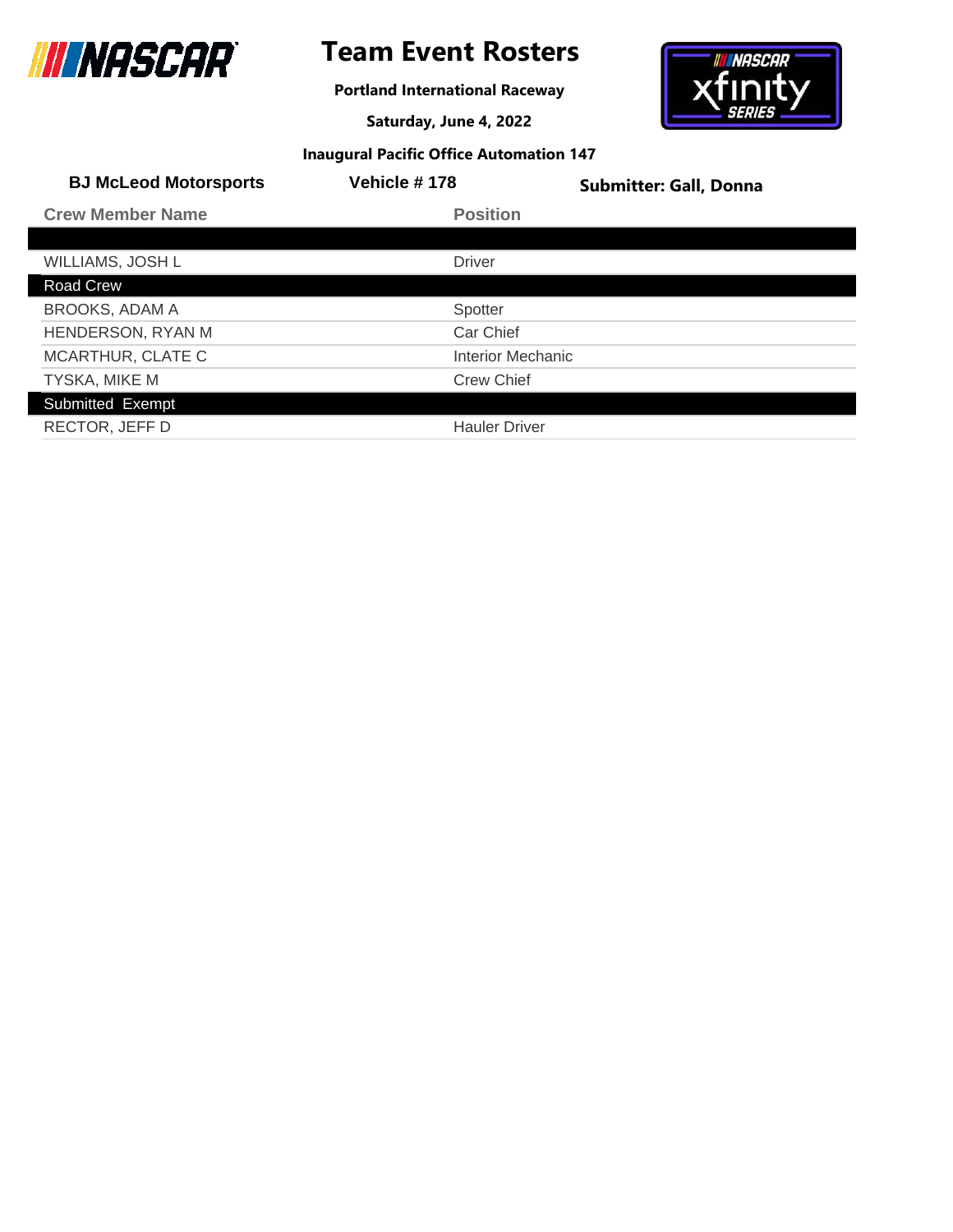

# **Team Event Rosters**

**Portland International Raceway**

**Saturday, June 4, 2022**



| <b>Joe Gibbs Racing</b>   | Vehicle #18          | <b>Submitter: Barrick, Karen</b> |
|---------------------------|----------------------|----------------------------------|
| <b>Crew Member Name</b>   | <b>Position</b>      |                                  |
|                           |                      |                                  |
| MOSACK, CONNOR C          | <b>Driver</b>        |                                  |
| <b>Organization Level</b> |                      |                                  |
| DESOUZA, STEVE F          |                      | <b>Competition Director</b>      |
| Road Crew                 |                      |                                  |
| <b>IRVING, JORDAN D</b>   | Spotter              |                                  |
| PATTERSON, TYLER N        | Engineer             |                                  |
| LETOURNEAU, CHRIS H       | Car Chief            |                                  |
| SWEARENGIN, JEFF J        | Mechanic             |                                  |
| LEACH, MANNY D            | Mechanic             |                                  |
| RATCLIFF, JASON M         | <b>Crew Chief</b>    |                                  |
| Submitted Exempt          |                      |                                  |
| YATES, MICHAEL E          | <b>Hauler Driver</b> |                                  |
| SCOTT, ROBBIE D           | <b>Hauler Driver</b> |                                  |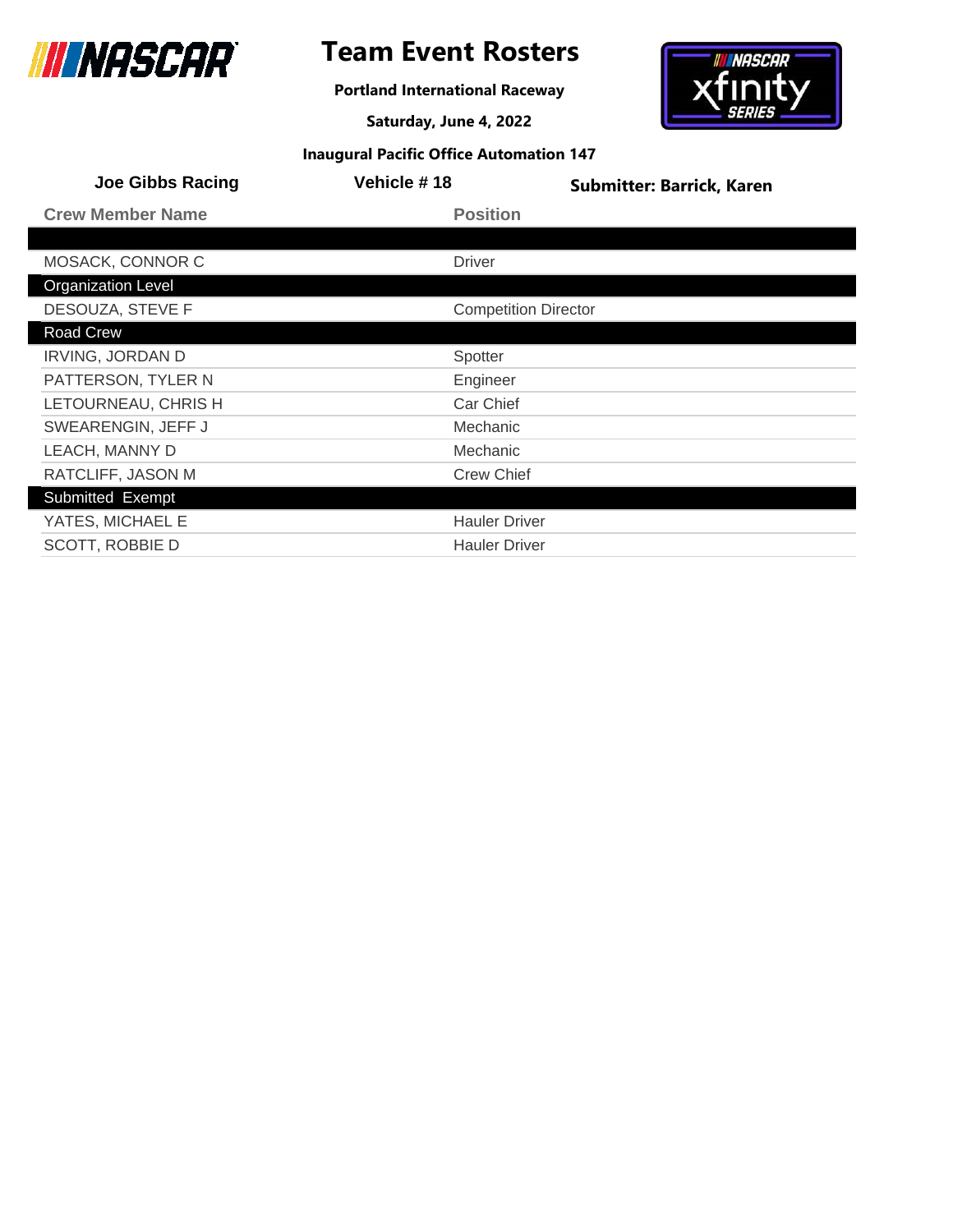

# **Team Event Rosters**

**Portland International Raceway**

**Saturday, June 4, 2022**



| <b>Joe Gibbs Racing</b>   | <b>Vehicle #19</b>          | <b>Submitter: Barrick, Karen</b> |
|---------------------------|-----------------------------|----------------------------------|
| <b>Crew Member Name</b>   | <b>Position</b>             |                                  |
|                           |                             |                                  |
| JONES, BRANDON A          | <b>Driver</b>               |                                  |
| <b>Organization Level</b> |                             |                                  |
| DESOUZA, STEVE F          | <b>Competition Director</b> |                                  |
| Road Crew                 |                             |                                  |
| DIRUSSO, AL               | Spotter                     |                                  |
| MINOGUE, CHRISTOPHER R    | Engineer                    |                                  |
| <b>MEYERS, CHRIS M</b>    | Car Chief                   |                                  |
| PETREA, MATT K            | Mechanic                    |                                  |
| O'BRYAN, ALEX A           | Mechanic                    |                                  |
| MEENDERING, JEFF S        | <b>Crew Chief</b>           |                                  |
| Submitted Exempt          |                             |                                  |
| MILLARD, MATT R           | <b>Hauler Driver</b>        |                                  |
| TAGGART, JASON H          | <b>Hauler Driver</b>        |                                  |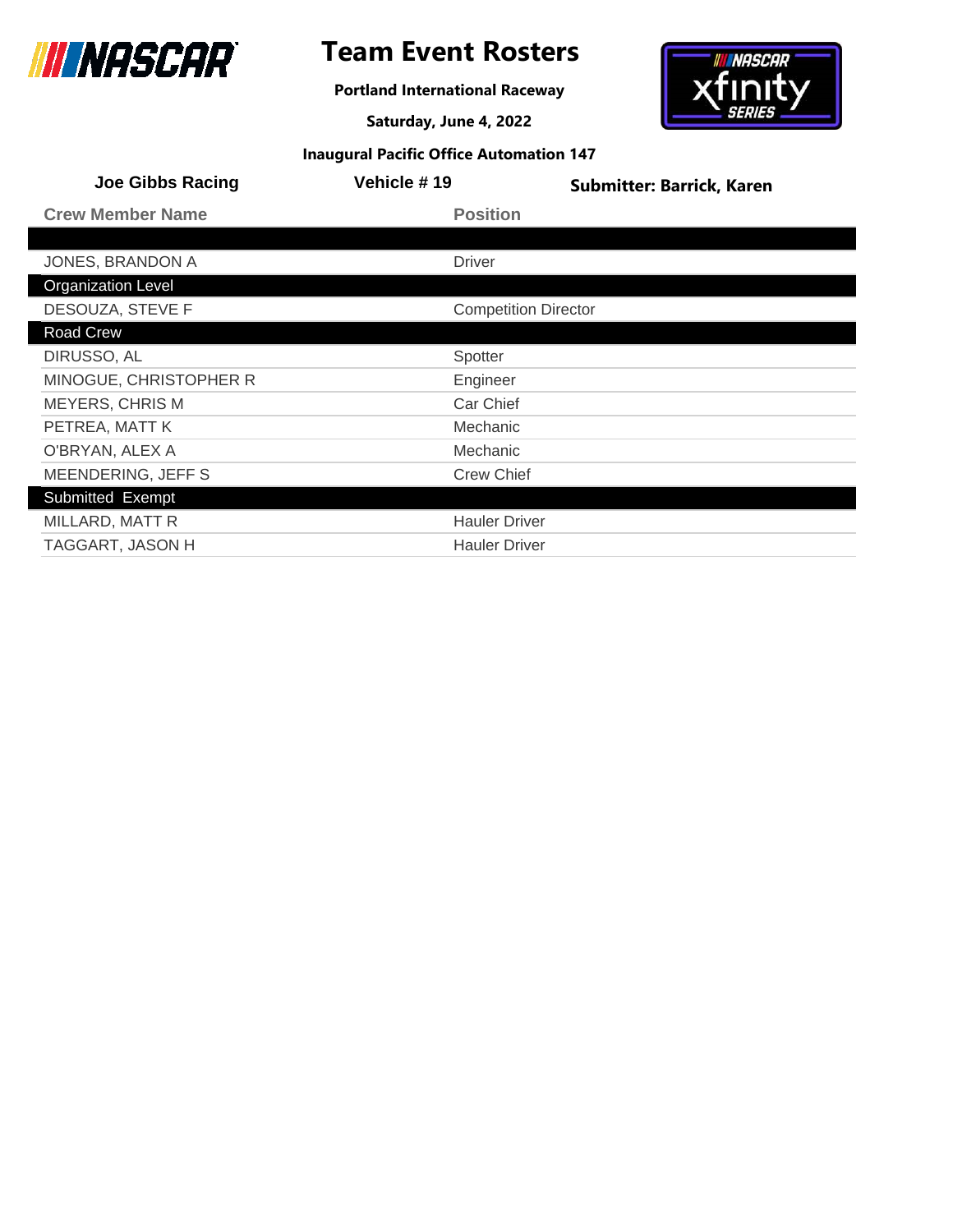

**Portland International Raceway**

**Saturday, June 4, 2022**



| <b>Richard Childress Racing</b> | Vehicle #2    | <b>Submitter: Mcdaniel, Laura</b> |
|---------------------------------|---------------|-----------------------------------|
| <b>Crew Member Name</b>         |               | <b>Position</b>                   |
|                                 |               |                                   |
| CREED, SHELDON M                | <b>Driver</b> |                                   |
| <b>Organization Level</b>       |               |                                   |
| LAWRENCE, DANNY L               |               | <b>Team Manager</b>               |
| Road Crew                       |               |                                   |
| <b>MCCABE, KRIST</b>            |               | Car Chief                         |
| <b>BOWERS, SAM A</b>            | Engineer      |                                   |
| O'DONNELL, MARK A               |               | Mechanic                          |
| REID, JARED                     |               | Tire Technician                   |
| <b>CRAVEN, AUSTIN L</b>         | Spotter       |                                   |
| STANKIEWICZ, JEFF W             |               | <b>Crew Chief</b>                 |
| Submitted Exempt                |               |                                   |
| <b>MINTON, CHRIS R</b>          |               | <b>Hauler Driver</b>              |
| COOK, JUSTIN L                  |               | <b>Hauler Driver</b>              |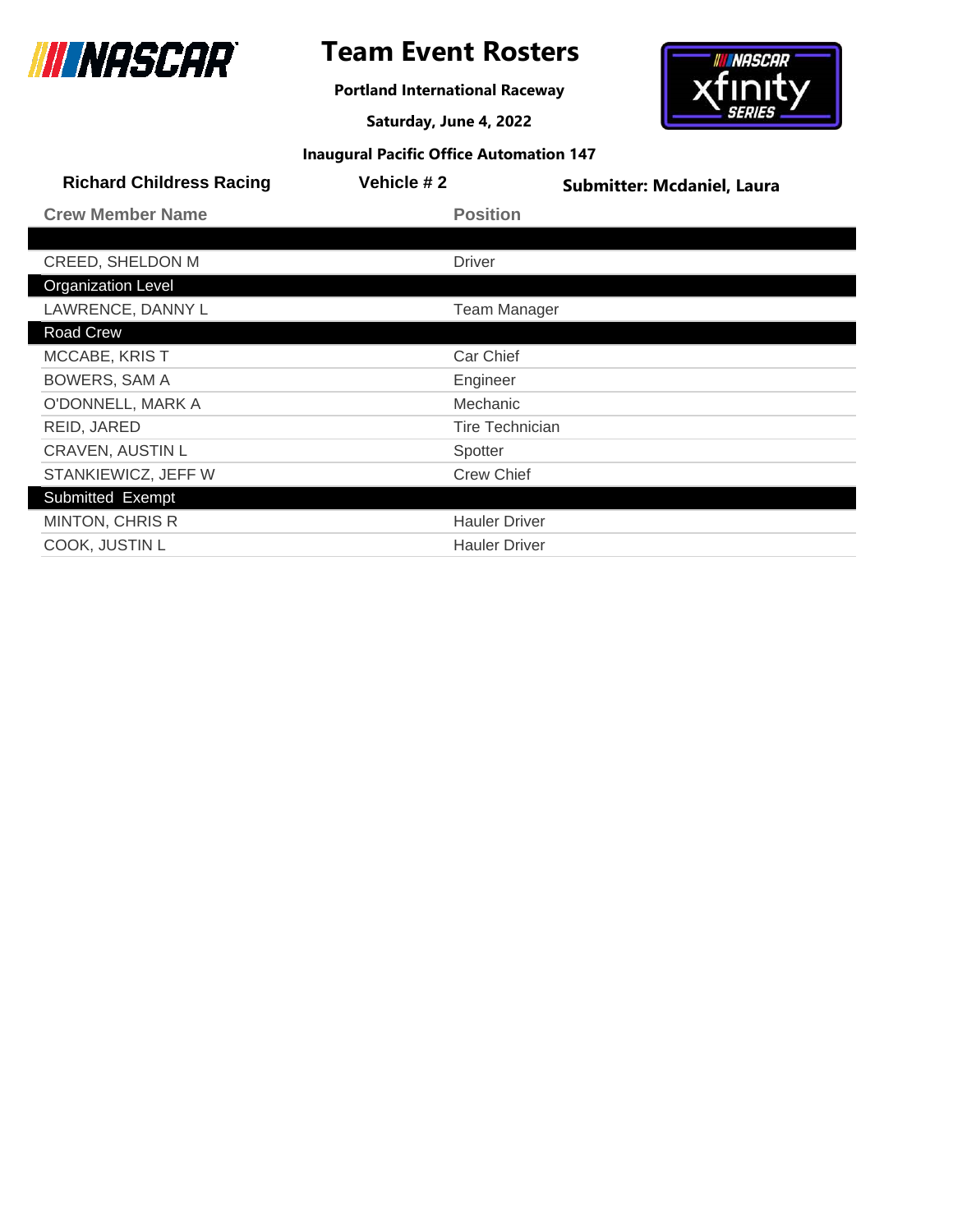

**Portland International Raceway**

**Saturday, June 4, 2022**



| <b>Richard Childress Racing</b> | Vehicle # 21           | <b>Submitter: Mcdaniel, Laura</b> |
|---------------------------------|------------------------|-----------------------------------|
| <b>Crew Member Name</b>         | <b>Position</b>        |                                   |
|                                 |                        |                                   |
| HILL, AUSTIN E                  | <b>Driver</b>          |                                   |
| <b>Organization Level</b>       |                        |                                   |
| LAWRENCE, DANNY L               | <b>Team Manager</b>    |                                   |
| Road Crew                       |                        |                                   |
| LADYGA, TIM S                   | Car Chief              |                                   |
| <b>GUTEKUNST, MARK W</b>        | Engineer               |                                   |
| HASKINS, DARRELL R              | Mechanic               |                                   |
| <b>BRATTON, BRYCE A</b>         | <b>Tire Technician</b> |                                   |
| WILKINSON, BRANDON D            | Spotter                |                                   |
| STREET, ANDY A                  | <b>Crew Chief</b>      |                                   |
| Submitted Exempt                |                        |                                   |
| SIMMONS, RICKY W                | <b>Hauler Driver</b>   |                                   |
| SELLS, ZANE D                   | <b>Hauler Driver</b>   |                                   |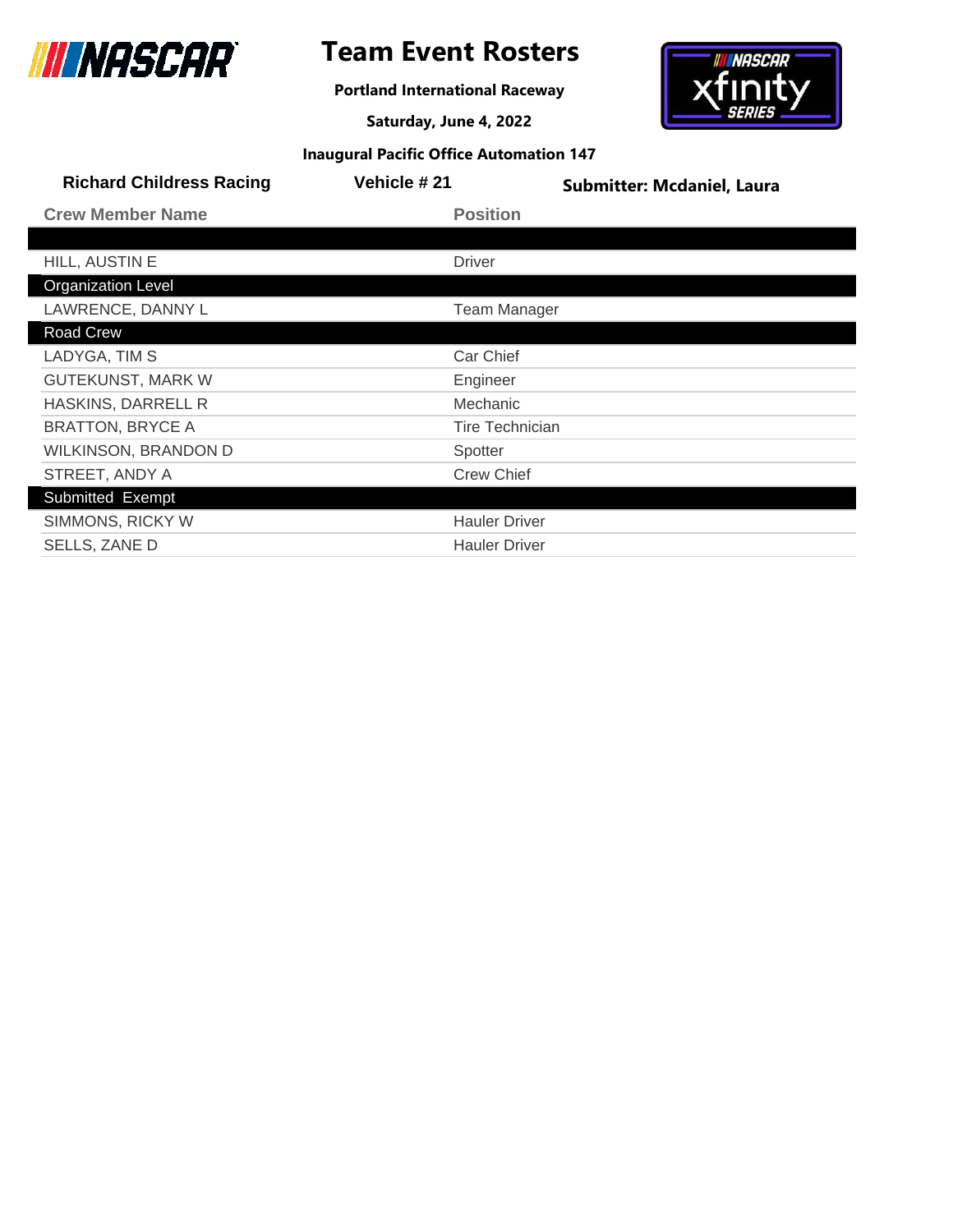

# **Team Event Rosters**

**Portland International Raceway**

**Saturday, June 4, 2022**



| <b>Our Motorsports</b>   | Vehicle #23            | <b>Submitter: Cope, Kevin</b> |
|--------------------------|------------------------|-------------------------------|
| <b>Crew Member Name</b>  | <b>Position</b>        |                               |
|                          |                        |                               |
| ALFREDO, ANTHONY F       | <b>Driver</b>          |                               |
| Road Crew                |                        |                               |
| <b>LEGEMAN, TOM G</b>    | Spotter                |                               |
| <b>SCANLON, TUCKER J</b> | Car Chief              |                               |
| OSMER, RONNIE            | <b>Tire Technician</b> |                               |
| ANDERSON, DAINE D        | Mechanic               |                               |
| FRANKLIN, DUANE C        | Mechanic               |                               |
| TRYSON, PATRICK J        | <b>Crew Chief</b>      |                               |
| Submitted Exempt         |                        |                               |
| HOWARD, RANDALL R        | <b>Hauler Driver</b>   |                               |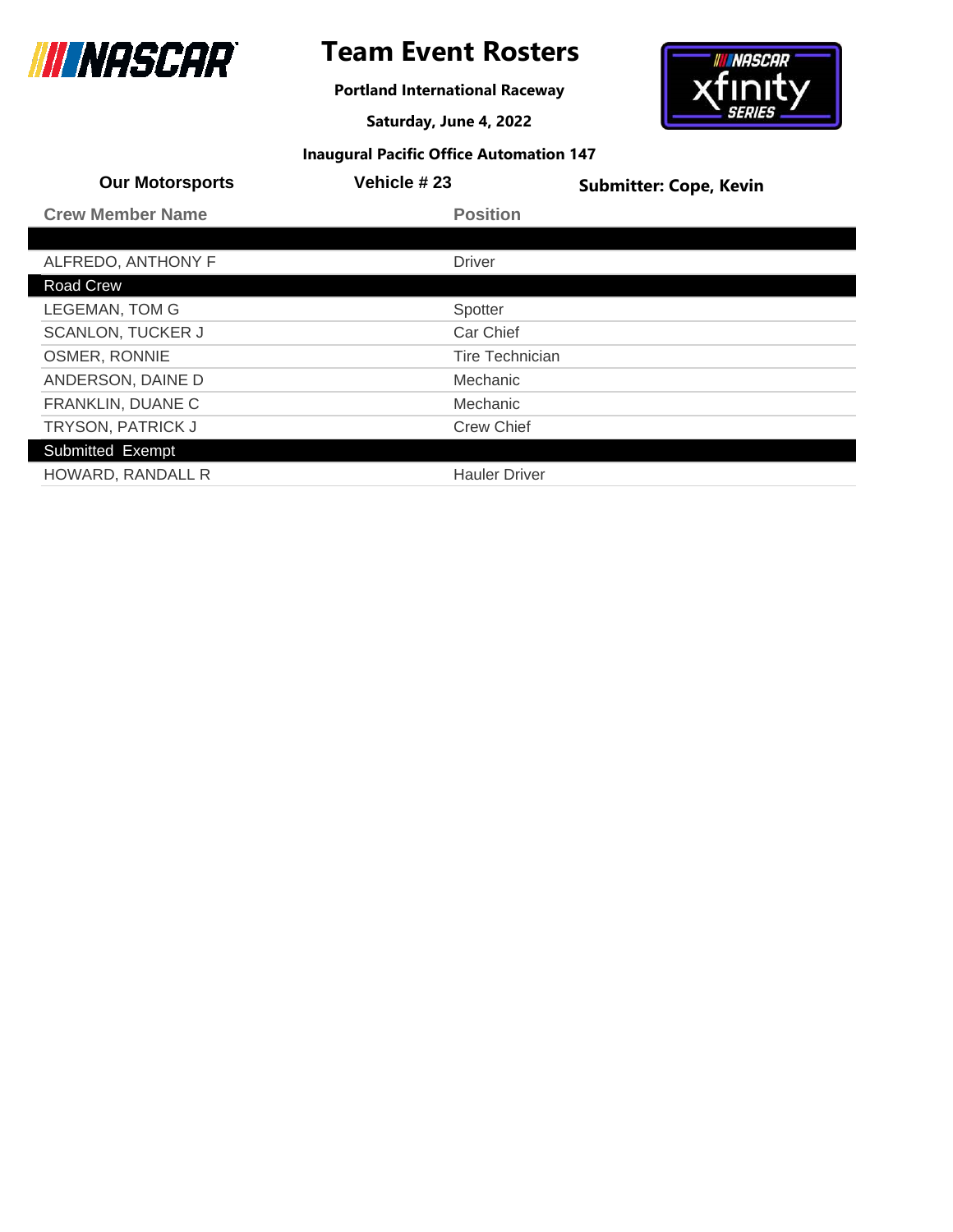

# **Team Event Rosters**

**Portland International Raceway**

**Saturday, June 4, 2022**



|  |  |  | <b>Inaugural Pacific Office Automation 147</b> |  |
|--|--|--|------------------------------------------------|--|
|--|--|--|------------------------------------------------|--|

| <b>Sam Hunt Racing</b>     | Vehicle #26          | <b>Submitter: Hunt, Sam</b> |
|----------------------------|----------------------|-----------------------------|
| <b>Crew Member Name</b>    | <b>Position</b>      |                             |
|                            |                      |                             |
| <b>CHASE, PARKER B</b>     | <b>Driver</b>        |                             |
| <b>Organization Level</b>  |                      |                             |
| CRAM, CLINTON D            | <b>Team Manager</b>  |                             |
| Road Crew                  |                      |                             |
| SMITH, BRYAN D             | Spotter              |                             |
| <b>BUTCHER, BRONSON J</b>  | Car Chief            |                             |
| MEDEIROS, CONNER G         | Engineer             |                             |
| CAVITCH, BRANDON M         | <b>Mechanic</b>      |                             |
| MILLER, BRIAN F            | Utility              |                             |
| HART, ALLENT               | <b>Crew Chief</b>    |                             |
| Submitted Exempt           |                      |                             |
| <b>ICENHOUR, JEFFREY D</b> | <b>Hauler Driver</b> |                             |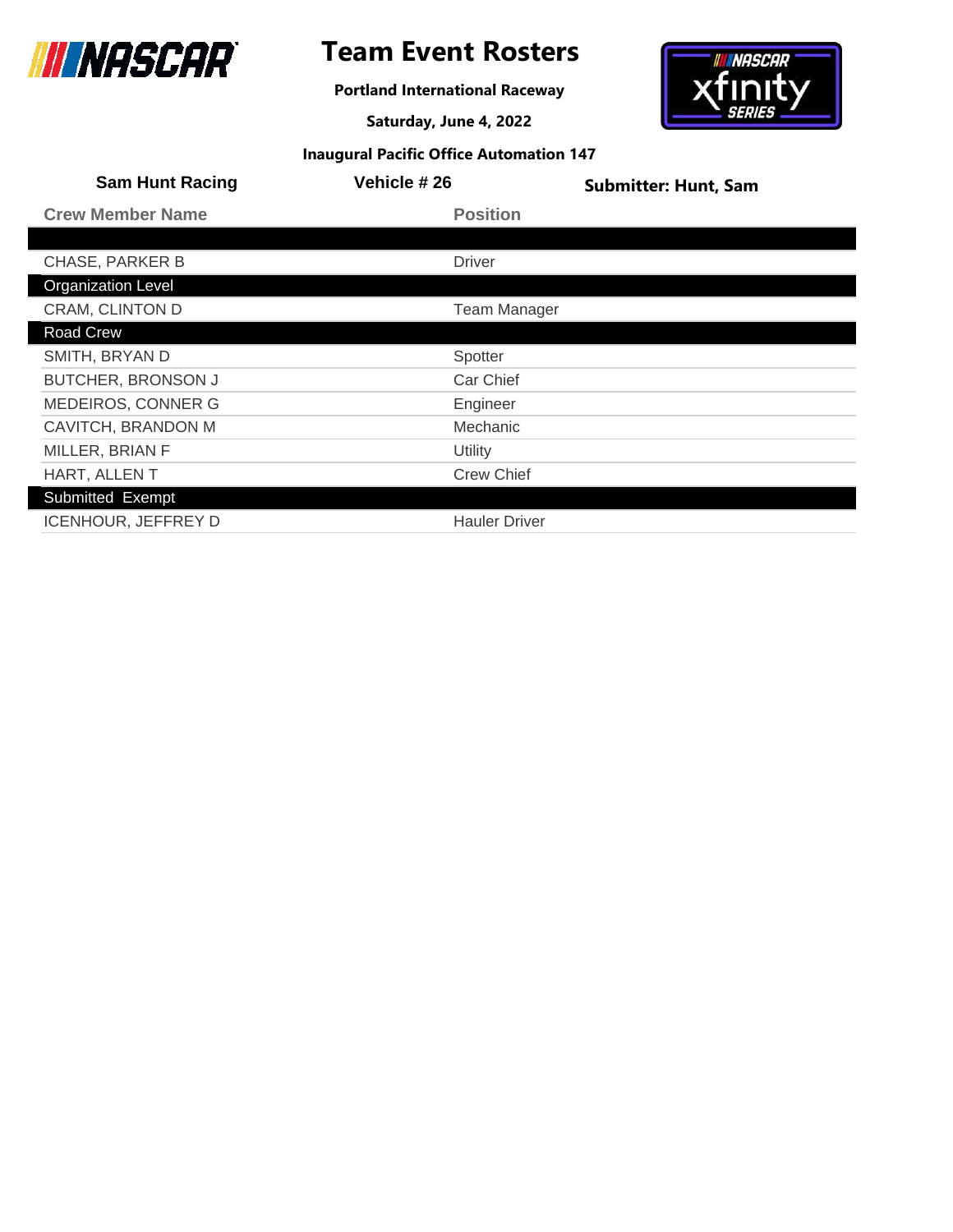

**Portland International Raceway**

**Saturday, June 4, 2022**



| <b>Our Motorsports</b>  | Vehicle #27       | <b>Submitter: Cope, Kevin</b> |
|-------------------------|-------------------|-------------------------------|
| <b>Crew Member Name</b> | <b>Position</b>   |                               |
|                         |                   |                               |
| <b>BURTON, JEB E</b>    | <b>Driver</b>     |                               |
| Road Crew               |                   |                               |
| GALE, CALE K            | Spotter           |                               |
| FLEMING JR, TJ M        | Car Chief         |                               |
| MILLER, JORDAN M        | Mechanic          |                               |
| TOMANY, DAN P           | Engineer          |                               |
| WALTER, CHAD D          | <b>Crew Chief</b> |                               |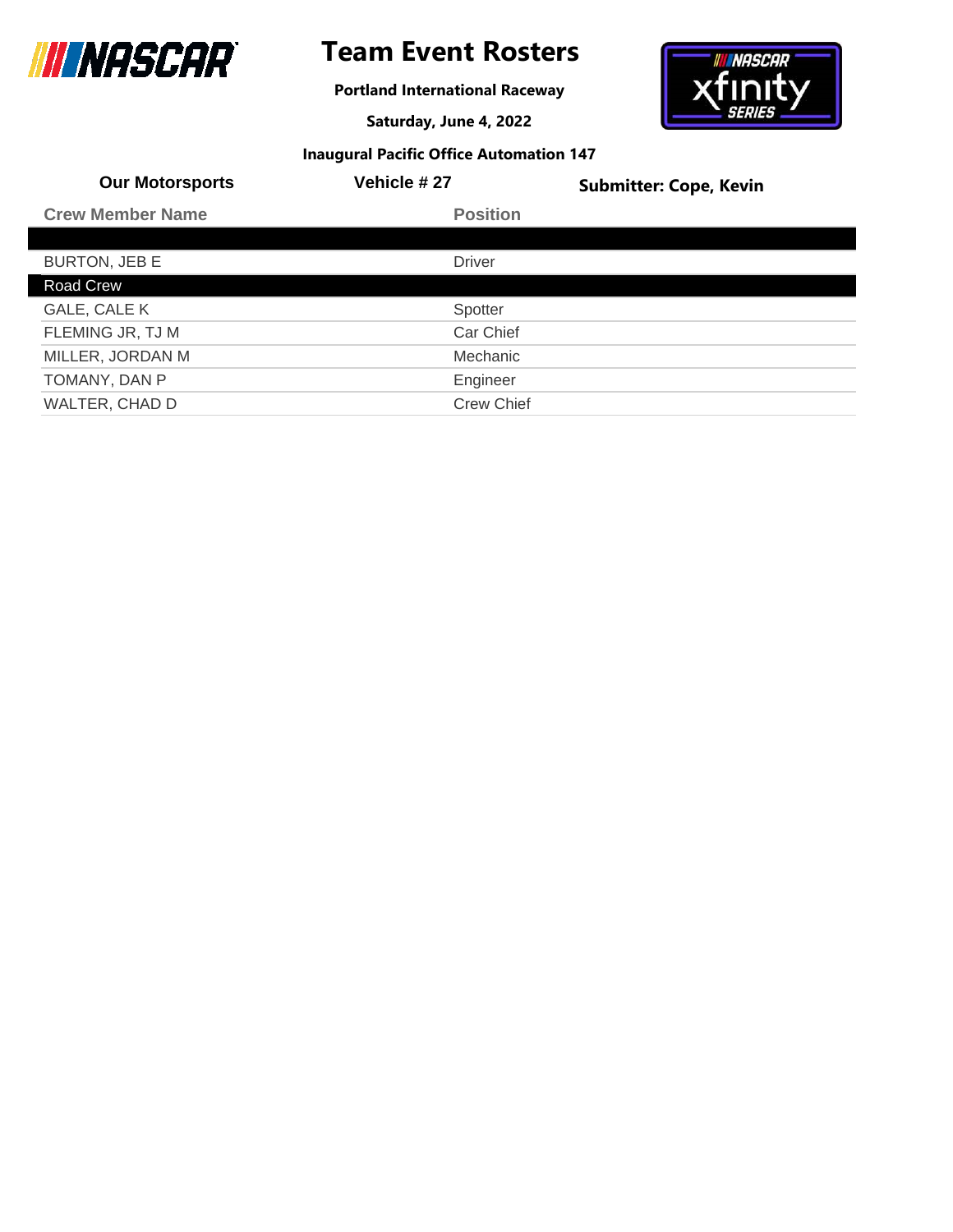

**Portland International Raceway**

**Saturday, June 4, 2022**



| <b>Jordan Anderson Racing</b> | Vehicle #31               | Submitter: Anderson, Jordan |
|-------------------------------|---------------------------|-----------------------------|
| <b>Crew Member Name</b>       | <b>Position</b>           |                             |
|                               |                           |                             |
| SNIDER, MYATT M               | <b>Driver</b>             |                             |
| Road Crew                     |                           |                             |
| <b>GRAHAM, BRIAN</b>          | <b>Front End Mechanic</b> |                             |
| JOHNSON, DANIEL L             | Mechanic                  |                             |
| PATTERSON, ANDREW D           | <b>Tire Technician</b>    |                             |
| <b>HECHT, CHRIS</b>           | Spotter                   |                             |
| <b>WHITBECK, SHANE R</b>      | <b>Crew Chief</b>         |                             |
| Submitted Exempt              |                           |                             |
| DYER, JASON L                 | <b>Hauler Driver</b>      |                             |
| VAN WAGNER, SCOTTY L          | <b>Hauler Driver</b>      |                             |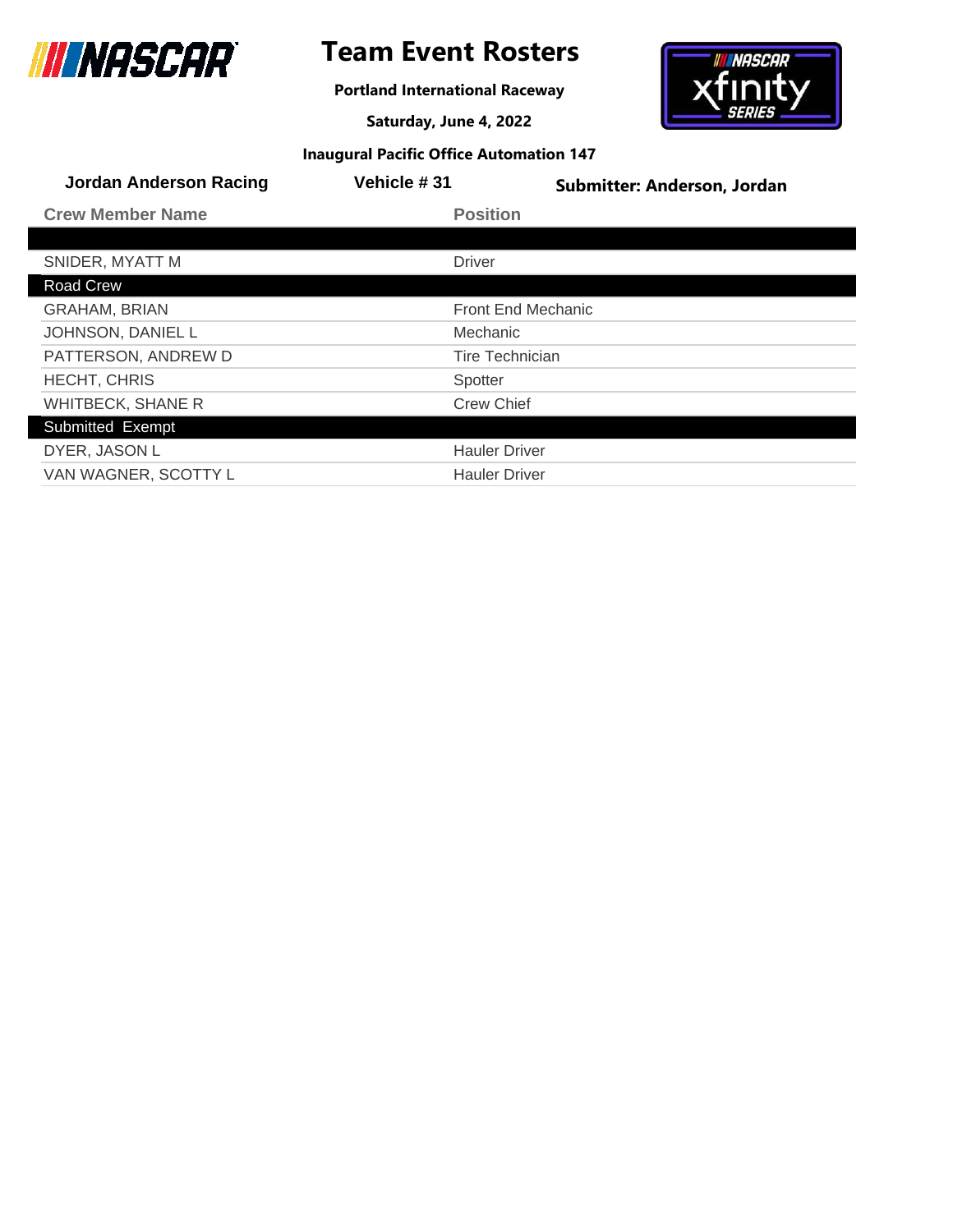

**Portland International Raceway**

**Saturday, June 4, 2022**



| <b>Jesse Iwuji Motorsports</b> | Vehicle #34                 | <b>Submitter: Schoenleber, Edward</b> |
|--------------------------------|-----------------------------|---------------------------------------|
| <b>Crew Member Name</b>        | <b>Position</b>             |                                       |
|                                |                             |                                       |
| <b>IWUJI, JESSE E</b>          | <b>Driver</b>               |                                       |
| <b>Organization Level</b>      |                             |                                       |
| SCHOENLEBER, EDWARD I          | <b>Competition Director</b> |                                       |
| <b>Road Crew</b>               |                             |                                       |
| <b>HOLMES, ERIC C</b>          | Spotter                     |                                       |
| <b>GOULET, TIMOTHY J</b>       | Car Chief                   |                                       |
| CLAPPROOD, PAUL J              | Mechanic                    |                                       |
| <b>KENDRACH, JOHN E</b>        | Tuner                       |                                       |
| ATTEBERRY, CHRISTOPHER P       | Mechanic                    |                                       |
| STILLMAN, DAN L                | <b>Crew Chief</b>           |                                       |
| <b>Pit Crew</b>                |                             |                                       |
| <b>WHISNER, KYLE T</b>         | <b>Tire Carrier</b>         |                                       |
| Back-up Pit Crew               |                             |                                       |
| HEIN, BARBARA A                | <b>Tire Carrier</b>         |                                       |
|                                |                             |                                       |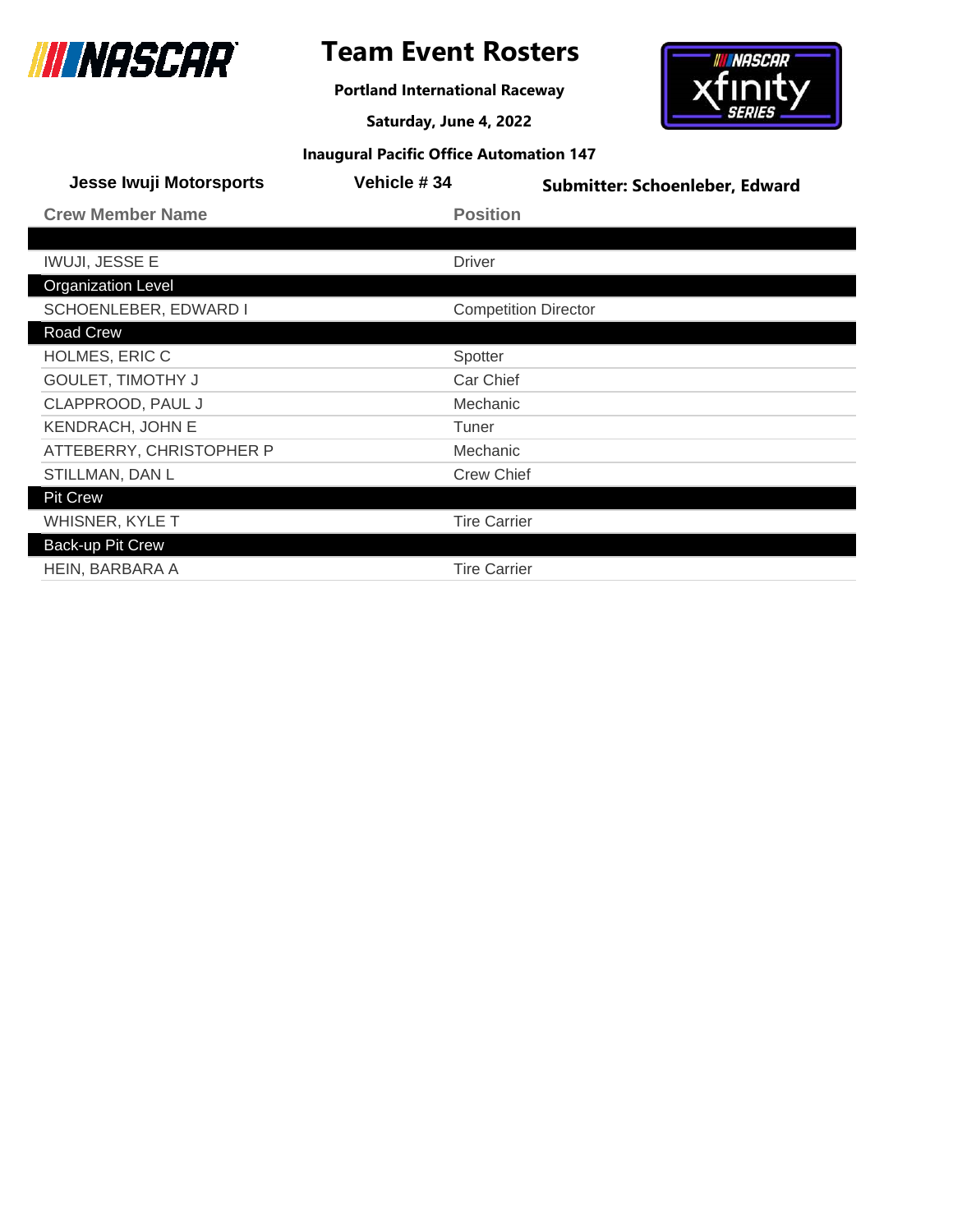

**Portland International Raceway**

**Saturday, June 4, 2022**



| <b>Emerling Gase Motorsports</b> | Vehicle #35          | <b>Submitter: Emerling, Patrick</b> |
|----------------------------------|----------------------|-------------------------------------|
| <b>Crew Member Name</b>          | <b>Position</b>      |                                     |
|                                  |                      |                                     |
| <b>EMERLING, PATRICK W</b>       | <b>Driver</b>        |                                     |
| <b>Organization Level</b>        |                      |                                     |
| <b>EGGLESTON, SCOTT S</b>        | <b>Team Manager</b>  |                                     |
| <b>Road Crew</b>                 |                      |                                     |
| GASE, JOEY R                     | Spotter              |                                     |
| HOPKINS, WESLEY D                | Mechanic             |                                     |
| KESELOWSKI, BRIAN A              | Mechanic             |                                     |
| <b>BOURGEOIS, RICK J</b>         | <b>Crew Chief</b>    |                                     |
| Submitted Exempt                 |                      |                                     |
| CHAREST, DAVID A                 | <b>Hauler Driver</b> |                                     |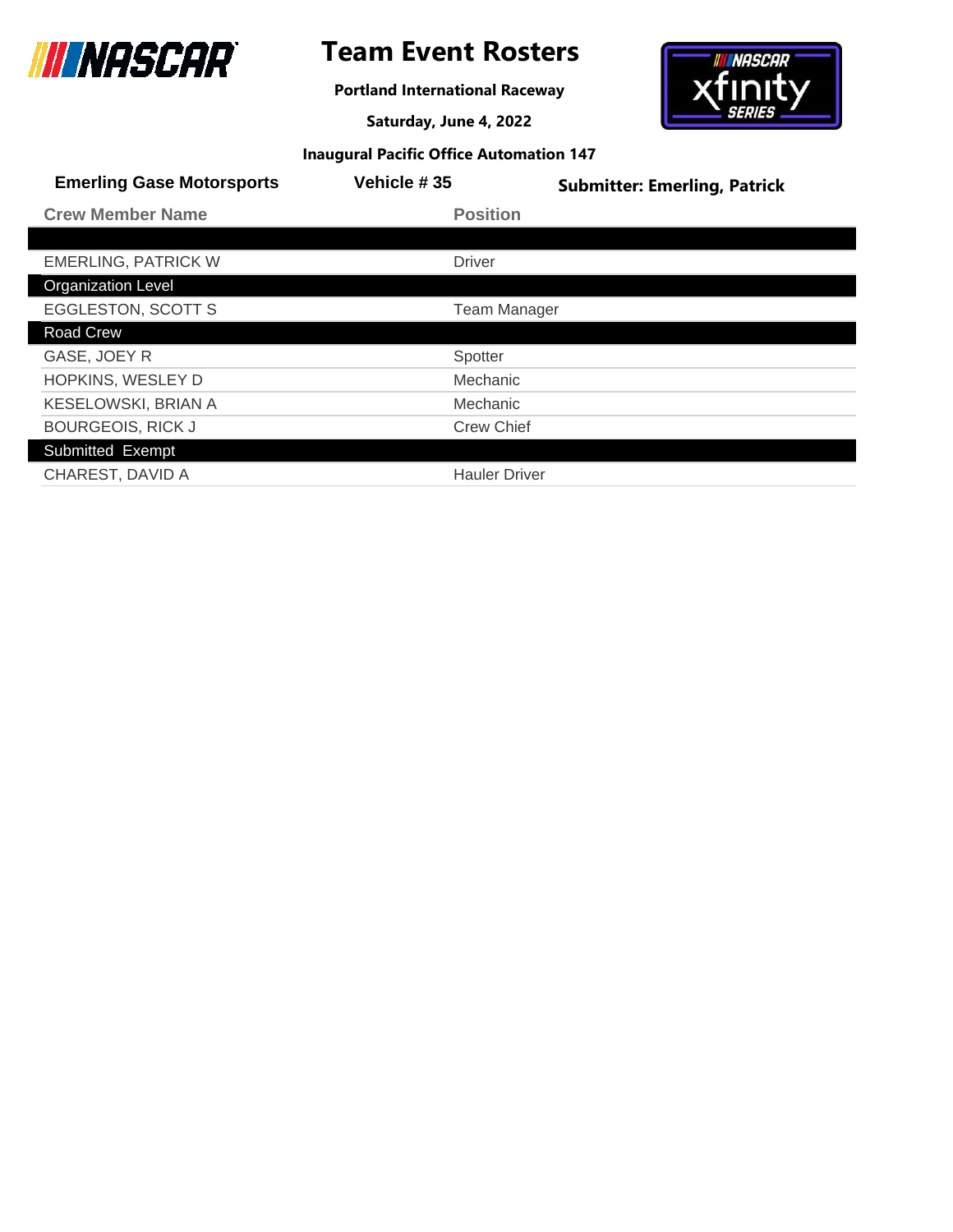

# **Team Event Rosters**

**Portland International Raceway**

**Saturday, June 4, 2022**



| <b>DGM Racing</b>       | Vehicle #36            | <b>Submitter: Gosselin, Michelle</b> |
|-------------------------|------------------------|--------------------------------------|
| <b>Crew Member Name</b> | <b>Position</b>        |                                      |
|                         |                        |                                      |
| LABBE, ALEX             | <b>Driver</b>          |                                      |
| Road Crew               |                        |                                      |
| LORD, KEITH R           | Spotter                |                                      |
| KEIM, JOSEPH E          | Car Chief              |                                      |
| MCCOIGE, MIKE D         | Mechanic               |                                      |
| <b>BISHOP, JAMIE C</b>  | <b>Mechanic</b>        |                                      |
| HAZELBAKER, STEVEN P    | <b>Tire Technician</b> |                                      |
| KENNEDY, NATHAN E       | <b>Crew Chief</b>      |                                      |
| Submitted Exempt        |                        |                                      |
| <b>KENNETT, GARY W</b>  | <b>Hauler Driver</b>   |                                      |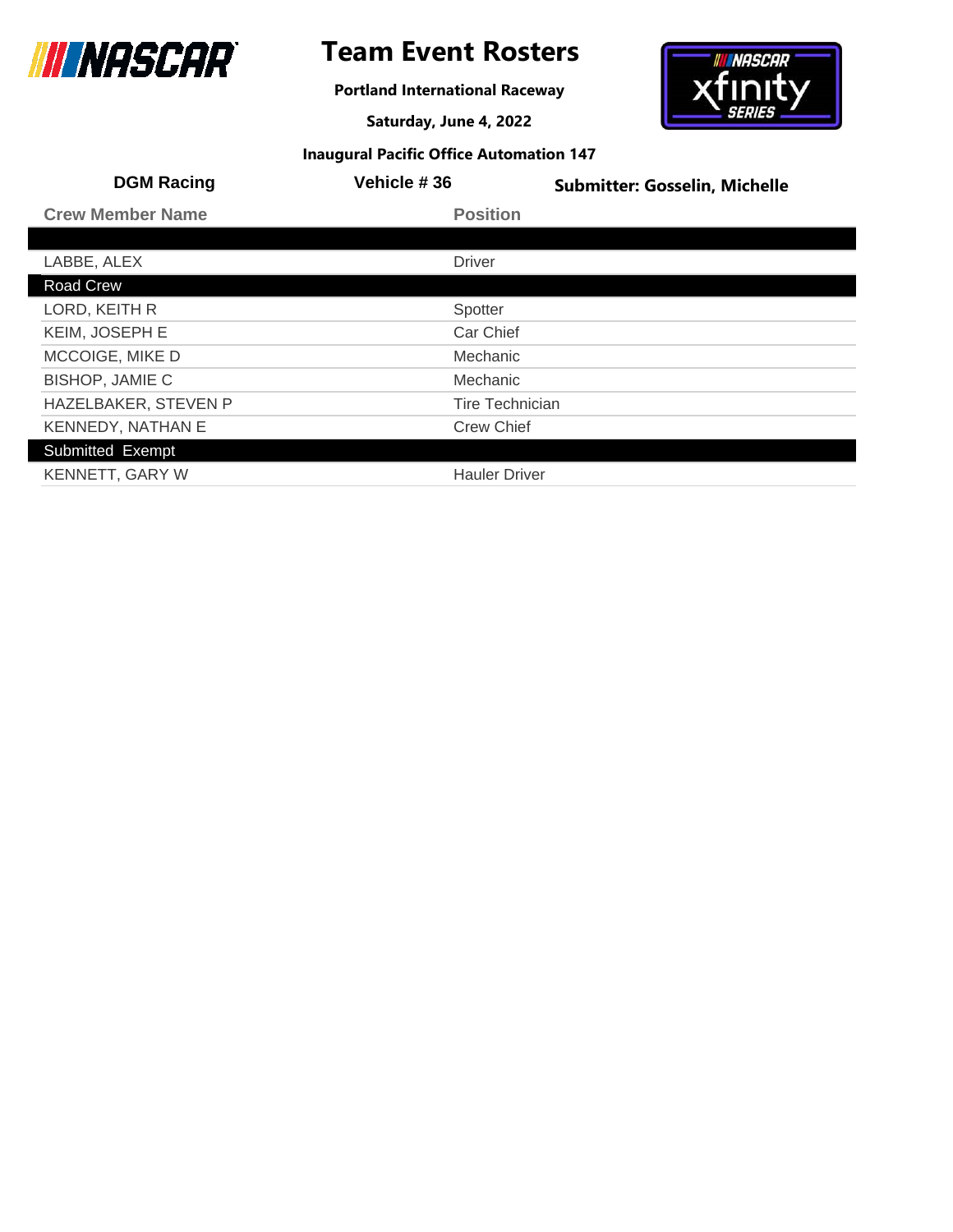

**Portland International Raceway**

**Saturday, June 4, 2022**



| <b>RSS Racing</b>           | <b>Vehicle #38</b>   | <b>Submitter: Bates, Susan</b> |
|-----------------------------|----------------------|--------------------------------|
| <b>Crew Member Name</b>     | <b>Position</b>      |                                |
| Road Crew                   |                      |                                |
| MOORE, WILL                 | Car Chief            |                                |
| <b>SPRINGER, RICKY</b>      | <b>Mechanic</b>      |                                |
| JOHNSON, KEVIN W            | Mechanic             |                                |
| TIMMS, JOSHUA               | Mechanic             |                                |
| <b>BARKDOLL, STEVE P</b>    | Spotter              |                                |
| ADDINGTON, STEVE J          | <b>Crew Chief</b>    |                                |
| <b>Pit Crew</b>             |                      |                                |
| NANTUNA, RYAN T             | <b>Front Changer</b> |                                |
| <b>CHEREEK, STEPHEN</b>     | Rear Changer         |                                |
| <b>KEALEY, JONPATRICK W</b> | <b>Tire Carrier</b>  |                                |
| TERRY, CHRIS L              | Jack                 |                                |
| CHRISTIE, JUSTIN D          | Fueler               |                                |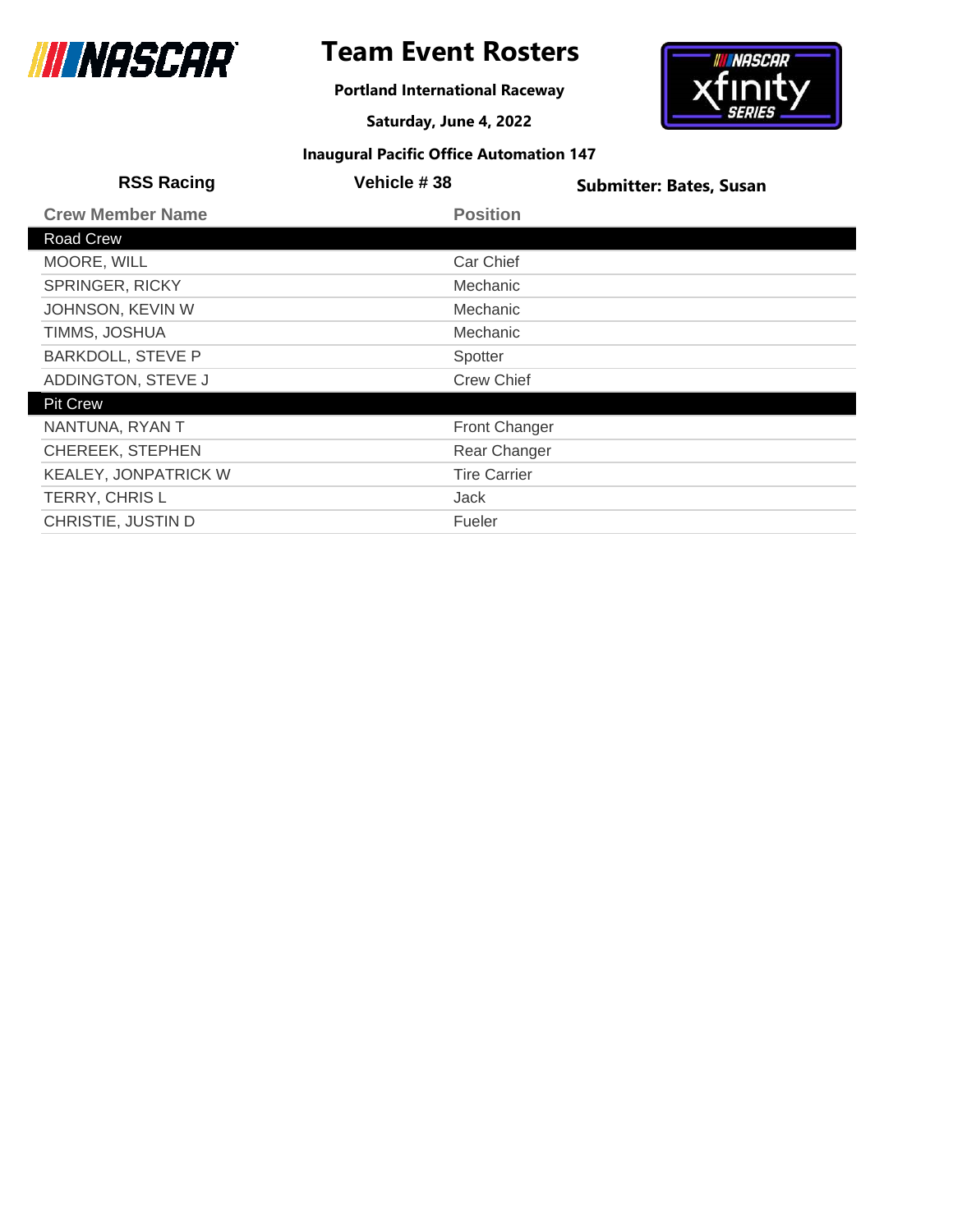

# **Team Event Rosters**

**Portland International Raceway**

**Saturday, June 4, 2022**



| <b>RSS Racing</b>        | <b>Vehicle #39</b>   | <b>Submitter: Bates, Susan</b> |
|--------------------------|----------------------|--------------------------------|
| <b>Crew Member Name</b>  | <b>Position</b>      |                                |
|                          |                      |                                |
| SIEG, RYAN S             | <b>Driver</b>        |                                |
| Road Crew                |                      |                                |
| <b>GREEN, JEFF L</b>     | Car Chief            |                                |
| <b>BROWNELL, SPENCER</b> | <b>Mechanic</b>      |                                |
| JOHNSON, KYLE E          | Mechanic             |                                |
| <b>SCOGGINS, CADE</b>    | Mechanic             |                                |
| EDMONDS, JOEL G          | Spotter              |                                |
| STARLAND, KEVIN L        | <b>Crew Chief</b>    |                                |
| <b>Pit Crew</b>          |                      |                                |
| TEAF, KEVIN W            | <b>Front Changer</b> |                                |
| RATCLIFF, DAKOTA S       | Rear Changer         |                                |
| <b>BUDD, JACOB</b>       | <b>Tire Carrier</b>  |                                |
| FLETCHER, KAPIL K        | Jack                 |                                |
| WILSON, JUSTIN W         | Fueler               |                                |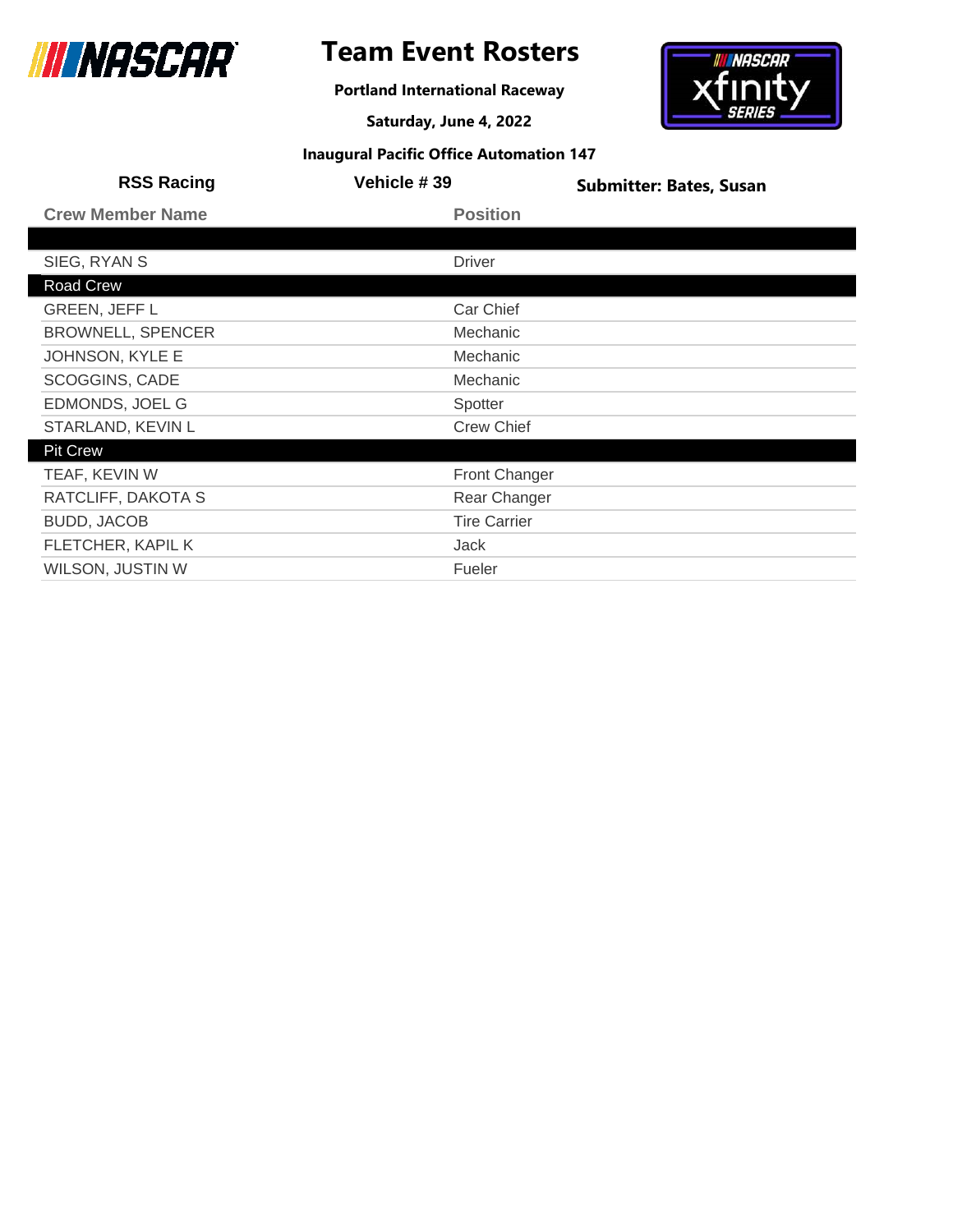

**Portland International Raceway**

**Saturday, June 4, 2022**



| <b>JD Motorsports</b>     | Vehicle #4 | <b>Submitter: Tauras, Alex</b> |
|---------------------------|------------|--------------------------------|
| <b>Crew Member Name</b>   |            | <b>Position</b>                |
|                           |            |                                |
| <b>CURREY, BAYLEY A</b>   |            | <b>Driver</b>                  |
| <b>Organization Level</b> |            |                                |
| BERRY, BRYAN R            |            | <b>Competition Director</b>    |
| Road Crew                 |            |                                |
| CRAM, DAWSON              |            | Spotter                        |
| CARROLL III, WAYNE G      |            | Car Chief                      |
| MILLER, JAMIE T           |            | Mechanic                       |
| <b>GALGON, TREY J</b>     |            | <b>Tire Technician</b>         |
| CARROLL, WAYNE G          |            | <b>Crew Chief</b>              |
| <b>Pit Crew</b>           |            |                                |
| CARROLL III, WAYNE G      |            | Jack                           |
| MILLER, JAMIE T           |            | Fueler                         |
| <b>GALGON, TREY J</b>     |            | Rear Changer                   |
| Submitted Exempt          |            |                                |
| THOMAS, BRIAN L           |            | <b>Hauler Driver</b>           |
| WOODS, ERIC               |            | <b>Hauler Driver</b>           |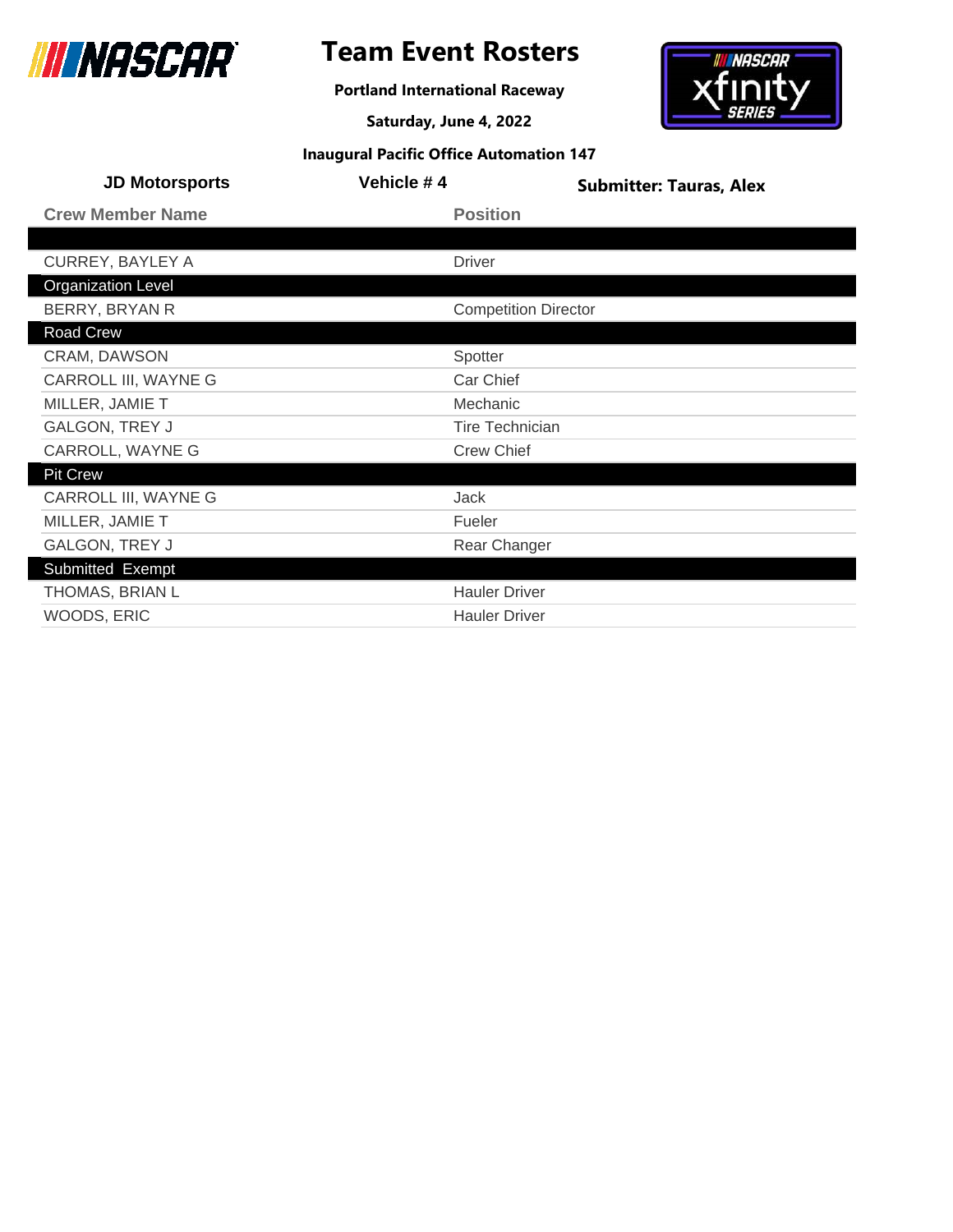

**Portland International Raceway**

**Saturday, June 4, 2022**



| <b>Alpha Prime Racing</b> | Vehicle #44            | <b>Submitter: Martins, Tommy Joe</b> |
|---------------------------|------------------------|--------------------------------------|
| <b>Crew Member Name</b>   | <b>Position</b>        |                                      |
|                           |                        |                                      |
| LALLY, ANDY J             | <b>Driver</b>          |                                      |
| <b>Organization Level</b> |                        |                                      |
| MARTINS, TOMMY JOE J      | <b>Team Manager</b>    |                                      |
| Road Crew                 |                        |                                      |
| MCGOWAN, GLENN A          | Spotter                |                                      |
| EAGLE, KEVIN K            | Car Chief              |                                      |
| LOPEZ, JAY E              | Mechanic               |                                      |
| RODRIGUEZ, CESAR J        | <b>Tire Technician</b> |                                      |
| <b>BRANDT, MICHAEL J</b>  | <b>Crew Chief</b>      |                                      |
| <b>Pit Crew</b>           |                        |                                      |
| EAGLE, KEVIN K            | <b>Jack</b>            |                                      |
| RODRIGUEZ, CESAR J        | <b>Front Changer</b>   |                                      |
| LOPEZ, JAY E              | Fueler                 |                                      |
| <b>Submitted Exempt</b>   |                        |                                      |
| SHORE, JEFFREY L          | <b>Hauler Driver</b>   |                                      |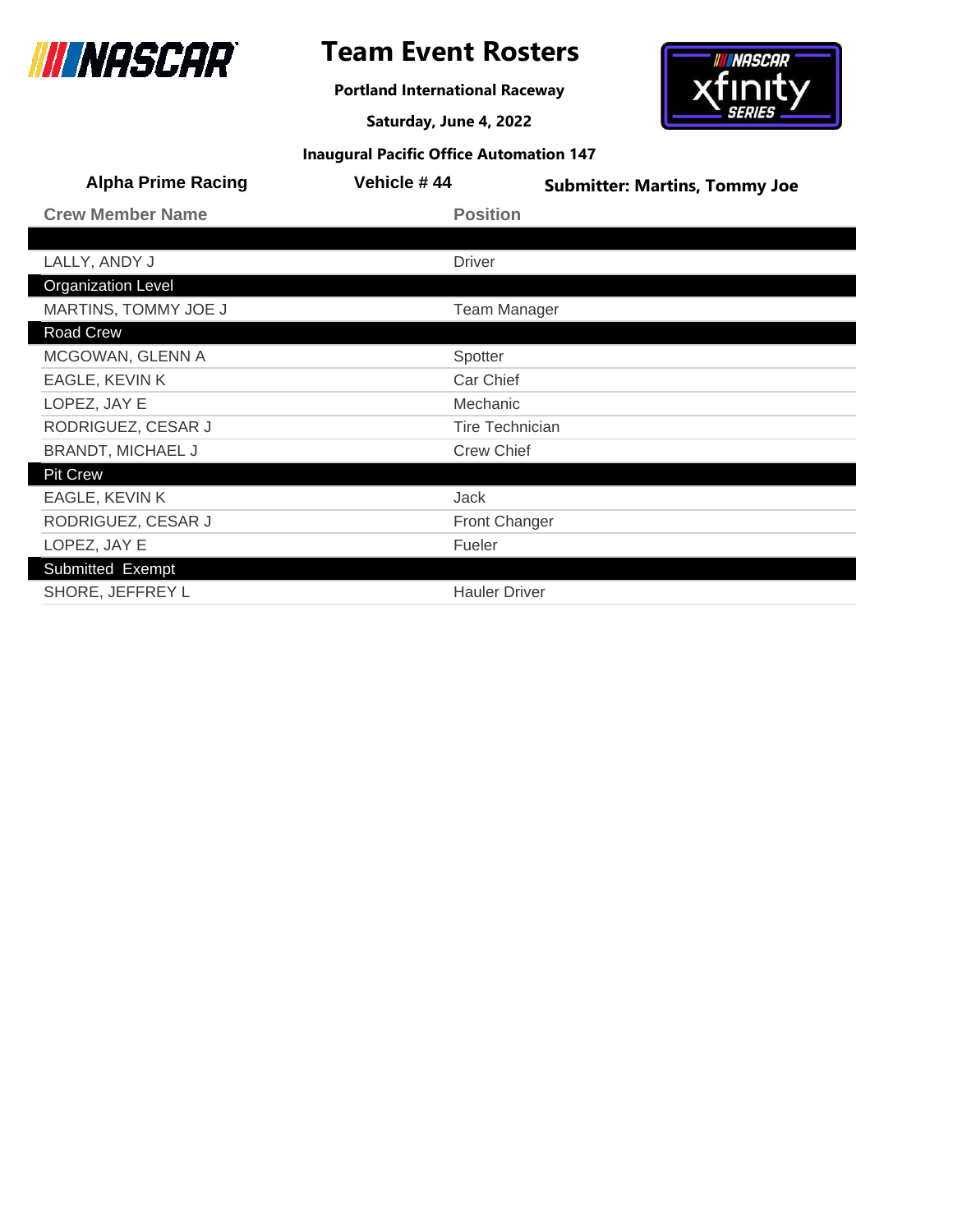

# **Team Event Rosters**

**Portland International Raceway**

**Saturday, June 4, 2022**



| <b>Alpha Prime Racing</b> | Vehicle #45            | <b>Submitter: Martins, Tommy Joe</b> |
|---------------------------|------------------------|--------------------------------------|
| <b>Crew Member Name</b>   | <b>Position</b>        |                                      |
|                           |                        |                                      |
| PARSONS, STEFAN           | <b>Driver</b>          |                                      |
| <b>Organization Level</b> |                        |                                      |
| MARTINS, TOMMY JOE J      | <b>Team Manager</b>    |                                      |
| Road Crew                 |                        |                                      |
| CARVER, BEN H             | Spotter                |                                      |
| LAFORGE, SEBASTIAN J      | Mechanic               |                                      |
| STEWART, PAUL W           | Car Chief              |                                      |
| AUNSPAW, CHRISTOPHER M    | <b>Tire Technician</b> |                                      |
| KERR, FRANK R             | <b>Crew Chief</b>      |                                      |
| <b>Pit Crew</b>           |                        |                                      |
| STEWART, PAUL W           | <b>Front Changer</b>   |                                      |
| LAFORGE, SEBASTIAN J      | Fueler                 |                                      |
| AUNSPAW, CHRISTOPHER M    | Jack                   |                                      |
| Submitted Exempt          |                        |                                      |
| SHORE, JEFFREY L          | <b>Hauler Driver</b>   |                                      |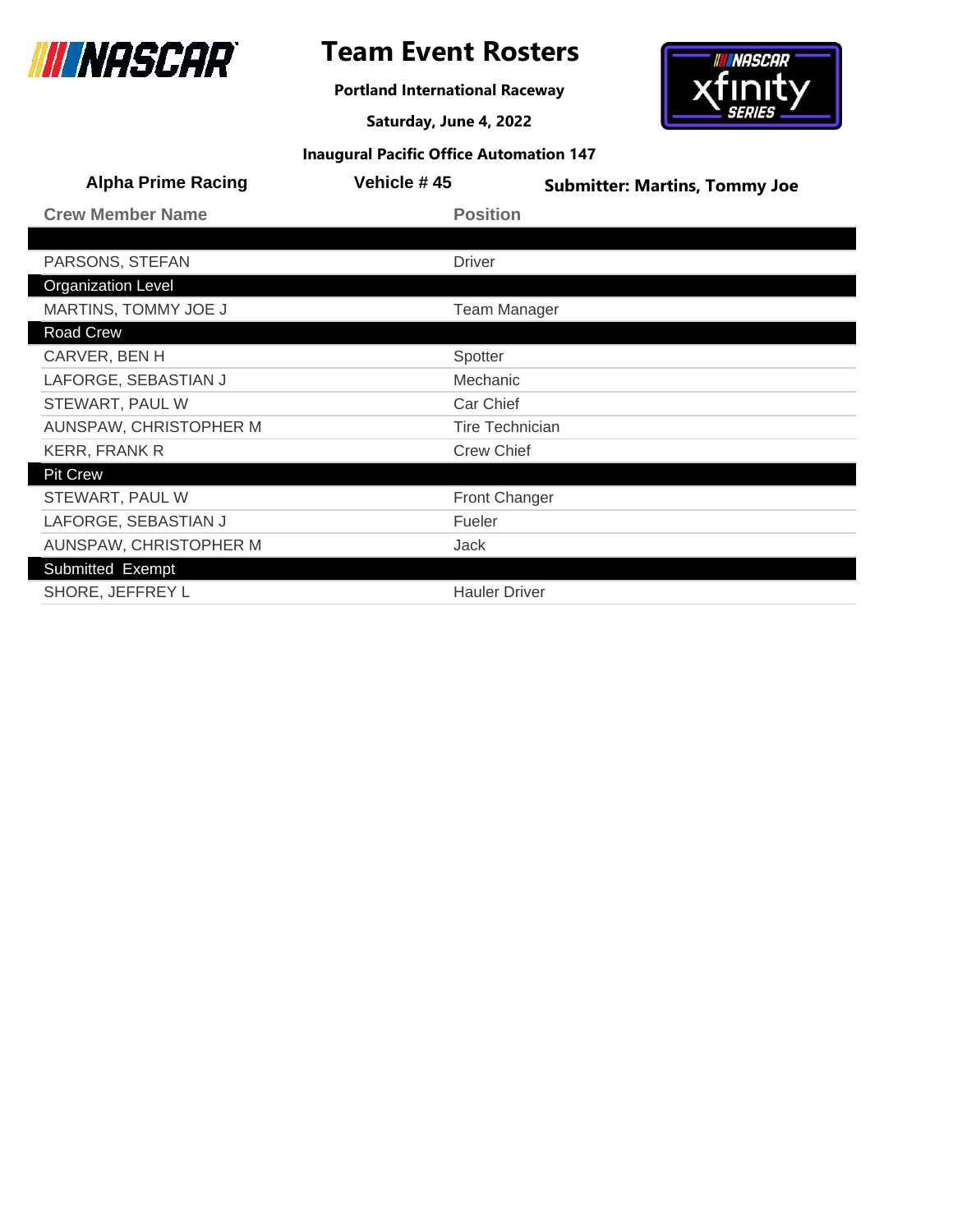

# **Team Event Rosters**

**Portland International Raceway**

**Saturday, June 4, 2022**



| <b>Inaugural Pacific Office Automation 147</b> |  |  |  |
|------------------------------------------------|--|--|--|
|------------------------------------------------|--|--|--|

| <b>Mike Harmon Racing</b> | <b>Vehicle #47</b>     | <b>Submitter: Mixon, Denise</b> |
|---------------------------|------------------------|---------------------------------|
| <b>Crew Member Name</b>   | <b>Position</b>        |                                 |
|                           |                        |                                 |
| VARGAS, RYAN J            | <b>Driver</b>          |                                 |
| <b>Organization Level</b> |                        |                                 |
| <b>HARMON, MIKE M</b>     | <b>Team Manager</b>    |                                 |
| Road Crew                 |                        |                                 |
| HARMON-MIXON, DENISE      | Spotter                |                                 |
| DIXON, KENNY R            | <b>Tire Technician</b> |                                 |
| <b>VOS, NATHANIEL L</b>   | Mechanic               |                                 |
| BELL, RYAN P              | <b>Crew Chief</b>      |                                 |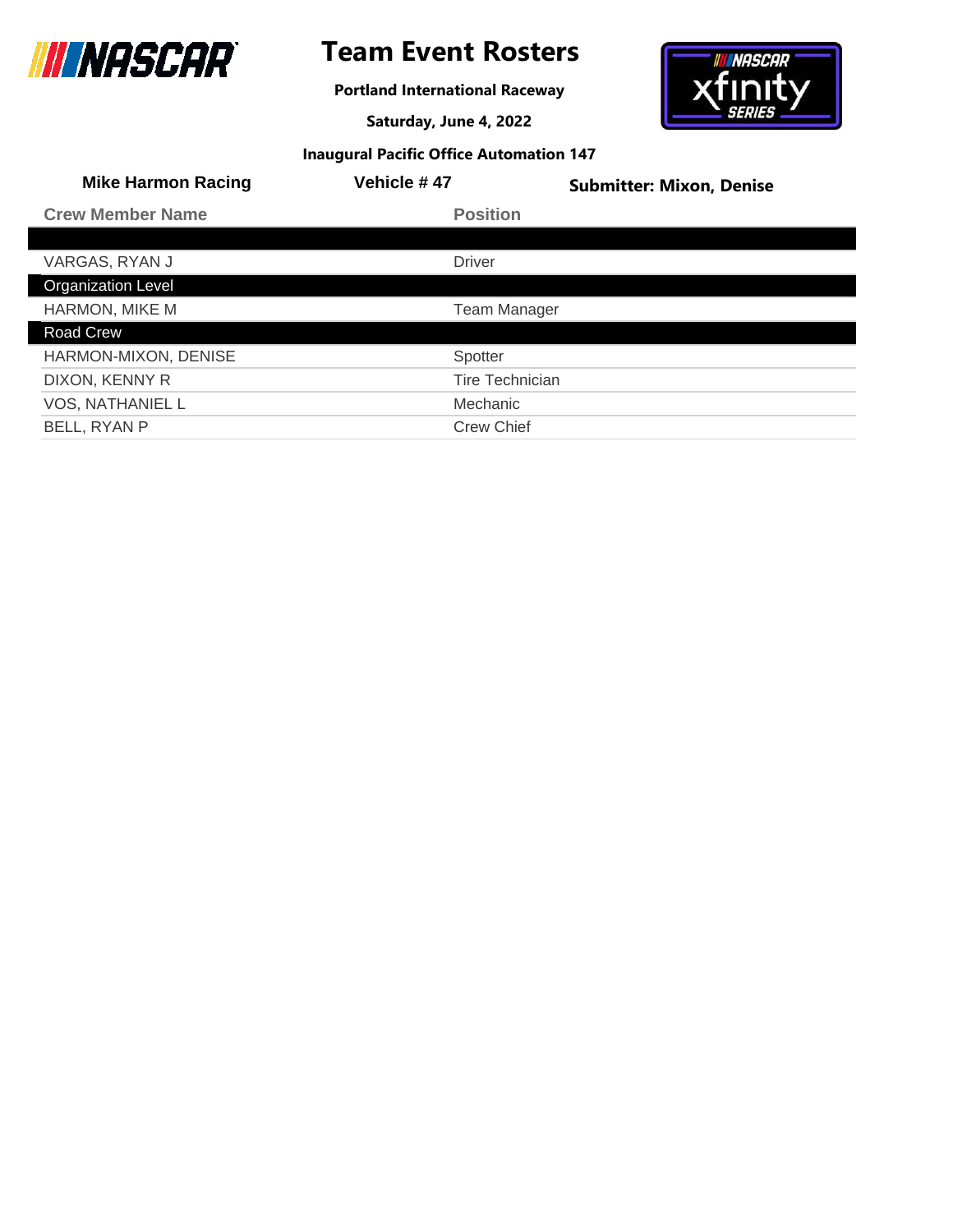

# **Team Event Rosters**

**Portland International Raceway**

**Saturday, June 4, 2022**



| <b>Big Machine Racing</b> | Vehicle #48          | <b>Submitter: Barnwell, Keith</b> |
|---------------------------|----------------------|-----------------------------------|
| <b>Crew Member Name</b>   | <b>Position</b>      |                                   |
|                           |                      |                                   |
| <b>BUFORD, JADE M</b>     | <b>Driver</b>        |                                   |
| Road Crew                 |                      |                                   |
| ROETTGER JR, KENNETH H    | Car Chief            |                                   |
| MCKENZIE, CODY T          | Engineer             |                                   |
| <b>TUCKER, THOMAS J</b>   | Mechanic             |                                   |
| <b>FURMAN, CHARLES T</b>  | Tire Technician      |                                   |
| <b>BARNWELL, KEITH R</b>  | Spotter              |                                   |
| DONAHUE, PATRICK J        | <b>Crew Chief</b>    |                                   |
| Submitted Exempt          |                      |                                   |
| MALONE, JPP               | <b>Hauler Driver</b> |                                   |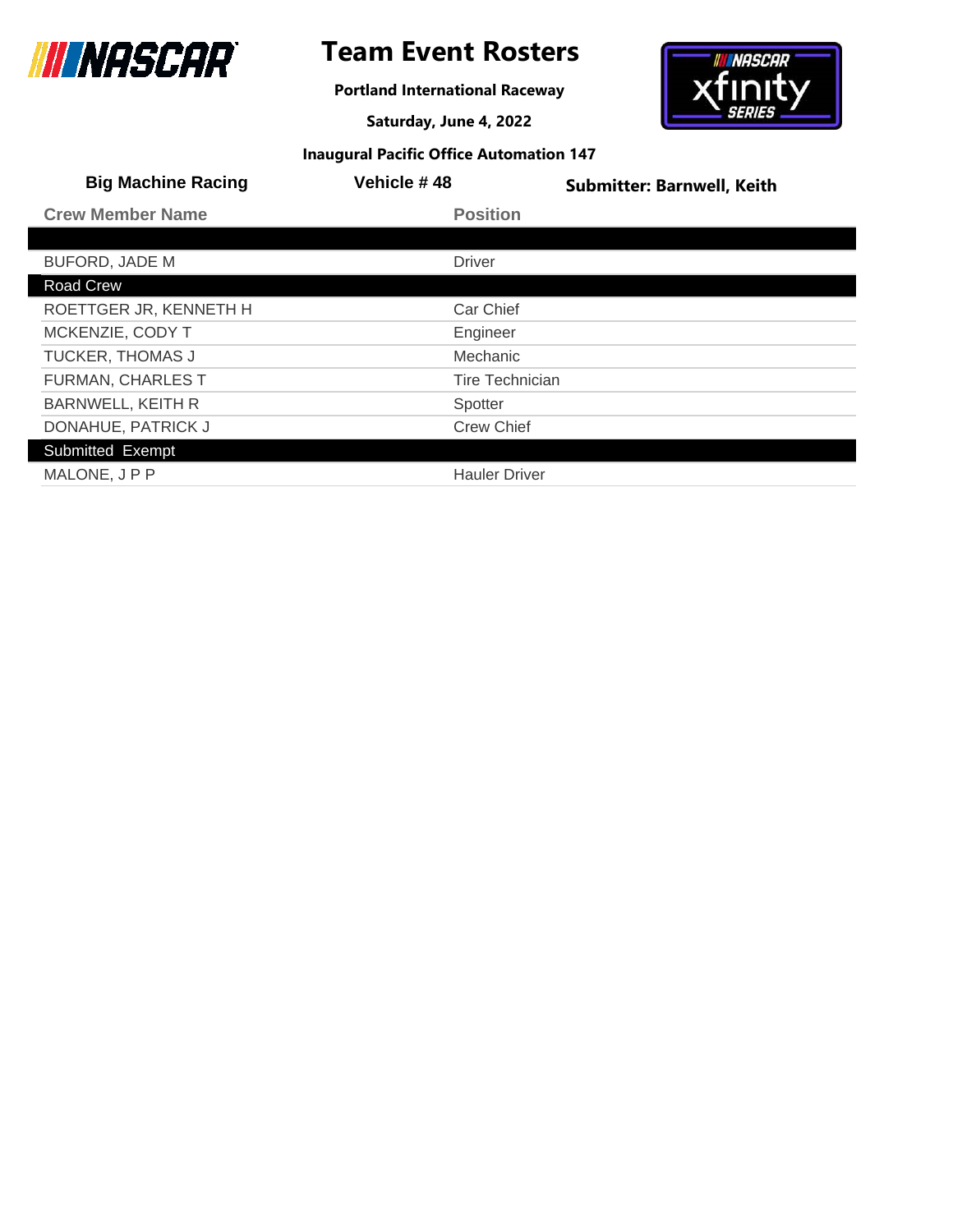

# **Team Event Rosters**

**Portland International Raceway**

**Saturday, June 4, 2022**



| <b>BJ McLeod Motorsports</b> | Vehicle #5           | <b>Submitter: Gall, Donna</b> |
|------------------------------|----------------------|-------------------------------|
| <b>Crew Member Name</b>      | <b>Position</b>      |                               |
|                              |                      |                               |
| <b>HECKERT, SCOTT</b>        | <b>Driver</b>        |                               |
| Road Crew                    |                      |                               |
| <b>BOREM, DENNIS L</b>       | Spotter              |                               |
| MALONE, AIDAN J              | Car Chief            |                               |
| <b>BIXLER, KEVIN L</b>       | Interior Mechanic    |                               |
| INGRAM JR, DAVID D           | <b>Crew Chief</b>    |                               |
| Submitted Exempt             |                      |                               |
| RECTOR, JEFF D               | <b>Hauler Driver</b> |                               |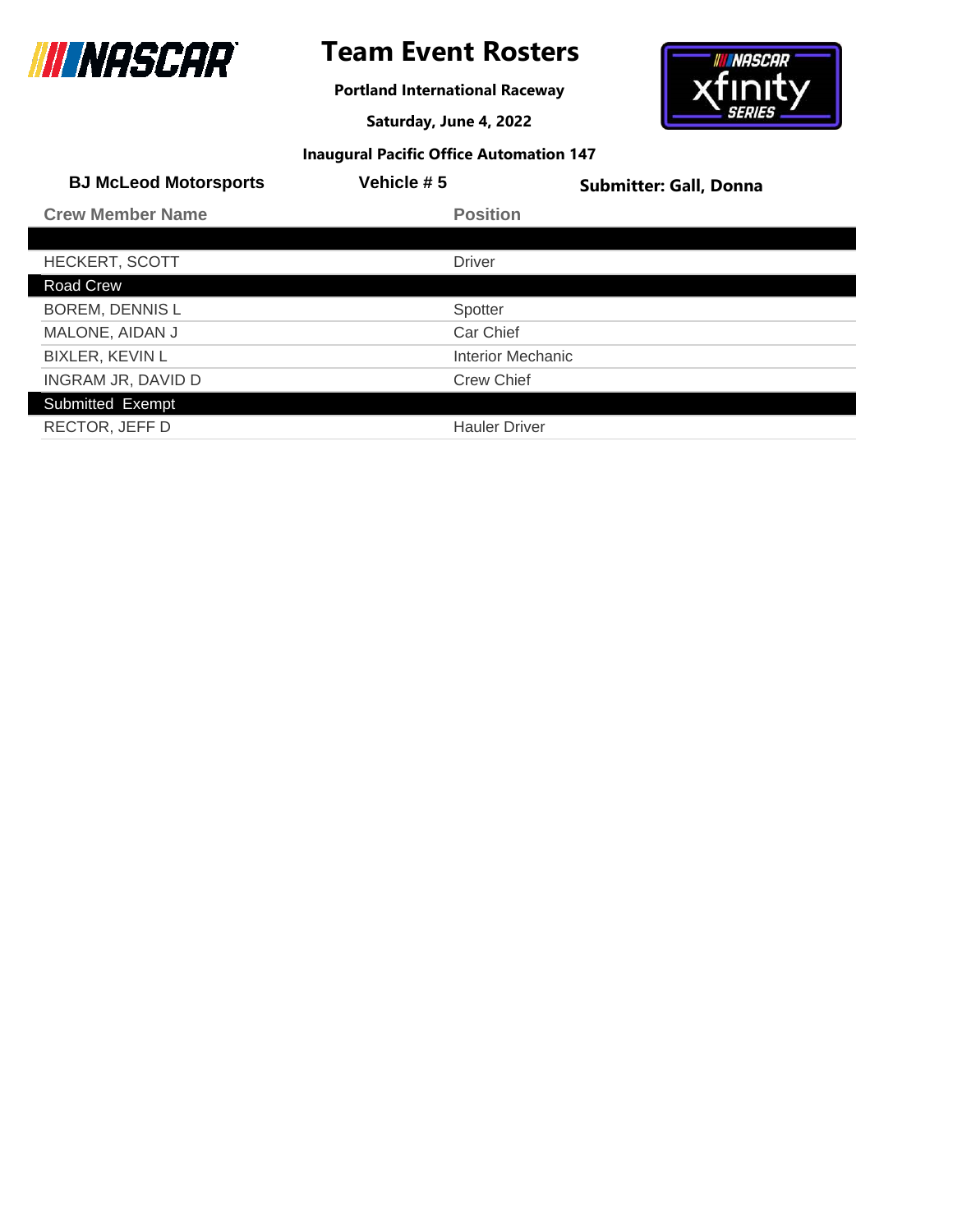

# **Team Event Rosters**

**Portland International Raceway**

**Saturday, June 4, 2022**



|  |  |  | <b>Inaugural Pacific Office Automation 147</b> |  |
|--|--|--|------------------------------------------------|--|
|--|--|--|------------------------------------------------|--|

| <b>Jeremy Clements Racing</b> | Vehicle # 51                | <b>Submitter: Graziano, Phyllis</b> |
|-------------------------------|-----------------------------|-------------------------------------|
| <b>Crew Member Name</b>       | <b>Position</b>             |                                     |
|                               |                             |                                     |
| <b>CLEMENTS, JEREMY W</b>     | <b>Driver</b>               |                                     |
| <b>Organization Level</b>     |                             |                                     |
| <b>CLEMENTS, TONY W</b>       | <b>Competition Director</b> |                                     |
| Road Crew                     |                             |                                     |
| <b>HUGHES, CRAIG F</b>        | Spotter                     |                                     |
| KURBAN JR, JOHN A             | Car Chief                   |                                     |
| FARROW, DAVID D               | <b>Tire Technician</b>      |                                     |
| SMITH, JAMIE                  | Utility                     |                                     |
| WATSON, JASON                 | Utility                     |                                     |
| SETZER, MARK C                | <b>Crew Chief</b>           |                                     |
| <b>Pit Crew</b>               |                             |                                     |
| KURBAN JR, JOHN A             | <b>Front Changer</b>        |                                     |
| <b>CLEMENTS, TONY W</b>       | Rear Changer                |                                     |
| FARROW, DAVID D               | <b>Tire Carrier</b>         |                                     |
| SMITH, JAMIE                  | Fueler                      |                                     |
| SMITH, JAMIE                  | Jack                        |                                     |
| Submitted Exempt              |                             |                                     |
| <b>HUGHES, AUDREY E</b>       | <b>Hauler Driver</b>        |                                     |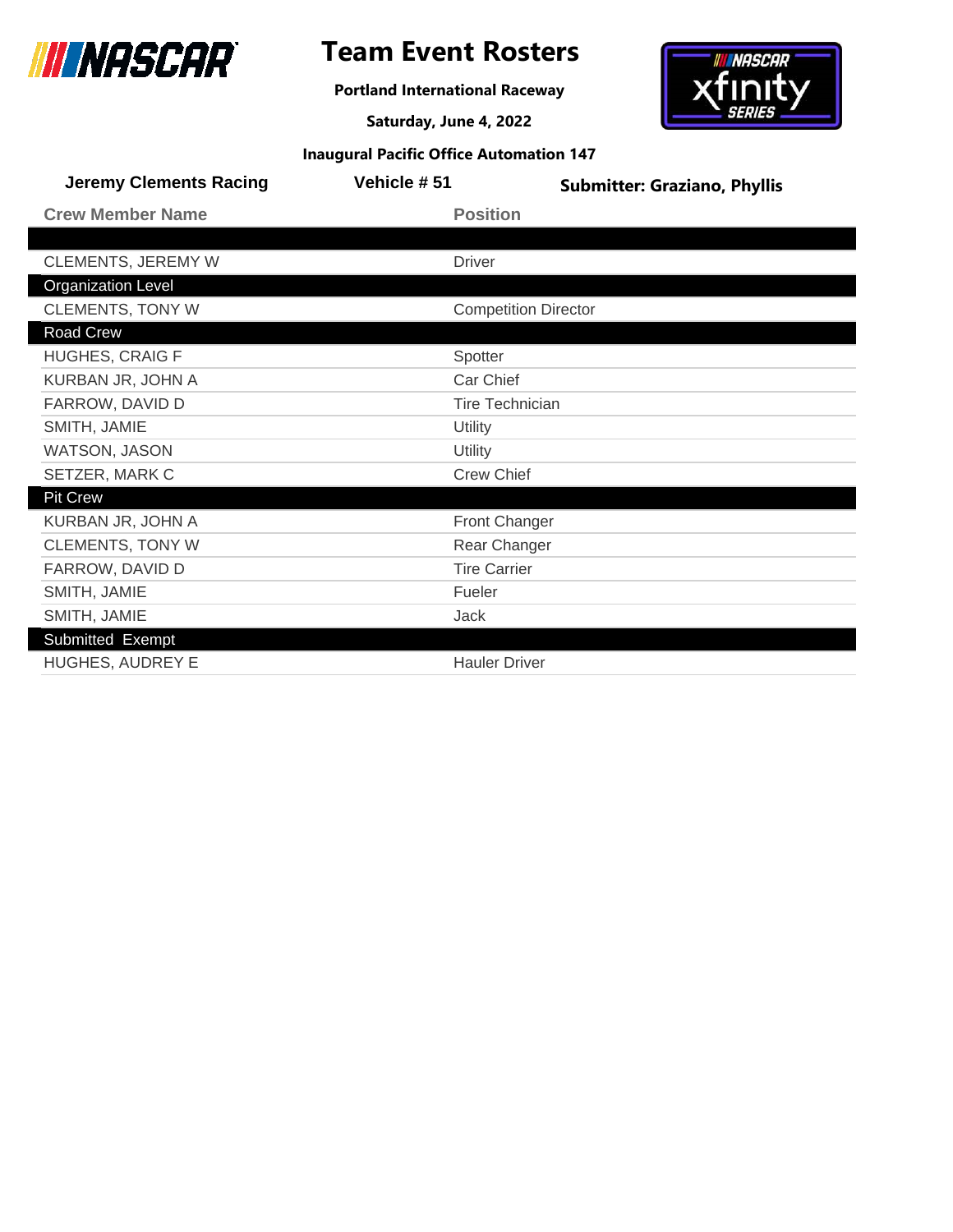

# **Team Event Rosters**

**Portland International Raceway**

**Saturday, June 4, 2022**



| <b>Joe Gibbs Racing</b>   | <b>Vehicle #54</b>          | <b>Submitter: Barrick, Karen</b> |
|---------------------------|-----------------------------|----------------------------------|
| <b>Crew Member Name</b>   | <b>Position</b>             |                                  |
|                           |                             |                                  |
| GIBBS, TY R               | <b>Driver</b>               |                                  |
| <b>Organization Level</b> |                             |                                  |
| DESOUZA, STEVE F          | <b>Competition Director</b> |                                  |
| Road Crew                 |                             |                                  |
| MARTIN, HAL M             | Spotter                     |                                  |
| ABRAHIMS, KYLE C          | Engineer                    |                                  |
| <b>GAINEY, BRIAN K</b>    | Car Chief                   |                                  |
| FORTIER, KEITH L          | Mechanic                    |                                  |
| LANHAM, JOHN W            | Mechanic                    |                                  |
| <b>GAYLE, CHRIS W</b>     | <b>Crew Chief</b>           |                                  |
| Submitted Exempt          |                             |                                  |
| LACKEY, DALE W            | <b>Hauler Driver</b>        |                                  |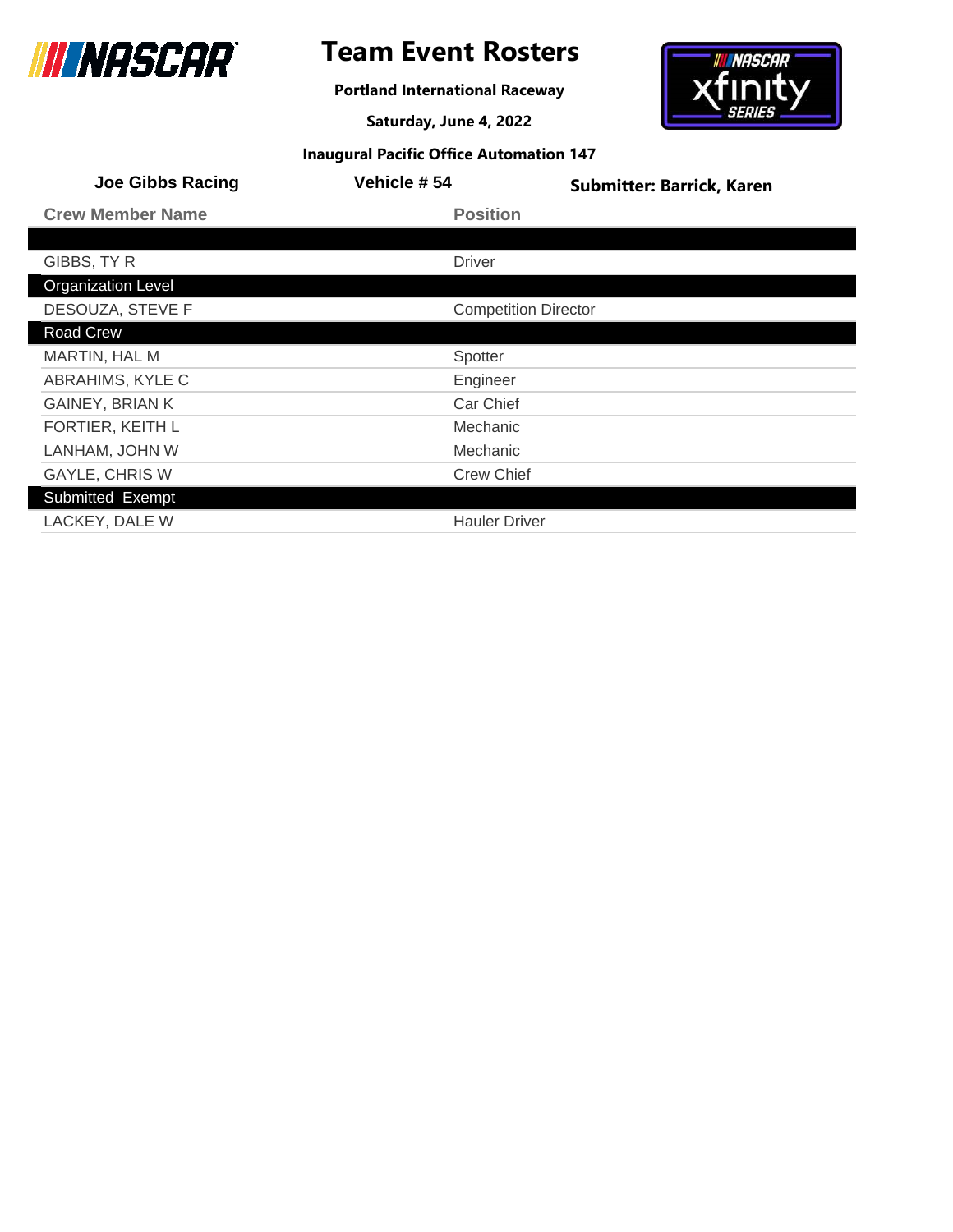

**Portland International Raceway**

**Saturday, June 4, 2022**



| <b>JD Motorsports</b>     | Vehicle #6 |                             | <b>Submitter: Tauras, Alex</b> |
|---------------------------|------------|-----------------------------|--------------------------------|
| <b>Crew Member Name</b>   |            | <b>Position</b>             |                                |
|                           |            |                             |                                |
| <b>GAULDING, GRAY G</b>   |            | <b>Driver</b>               |                                |
| <b>Organization Level</b> |            |                             |                                |
| BERRY, BRYAN R            |            | <b>Competition Director</b> |                                |
| Road Crew                 |            |                             |                                |
| <b>VIERS, RICKY V</b>     |            | Spotter                     |                                |
| DEPREY, DAVID J           |            | Car Chief                   |                                |
| WOOD, GABRIEL P           |            | <b>Tire Technician</b>      |                                |
| WIGHTMAN JR, KEITH E      |            | Mechanic                    |                                |
| <b>CURTIS, DUSTIN</b>     |            | Mechanic                    |                                |
| BIRD, ALEX E              |            | <b>Crew Chief</b>           |                                |
| <b>Pit Crew</b>           |            |                             |                                |
| DEPREY, DAVID J           |            | Fueler                      |                                |
| WIGHTMAN JR, KEITH E      |            | <b>Front Changer</b>        |                                |
| <b>CURTIS, DUSTIN</b>     |            | Rear Changer                |                                |
| WOOD, GABRIEL P           |            | Jack                        |                                |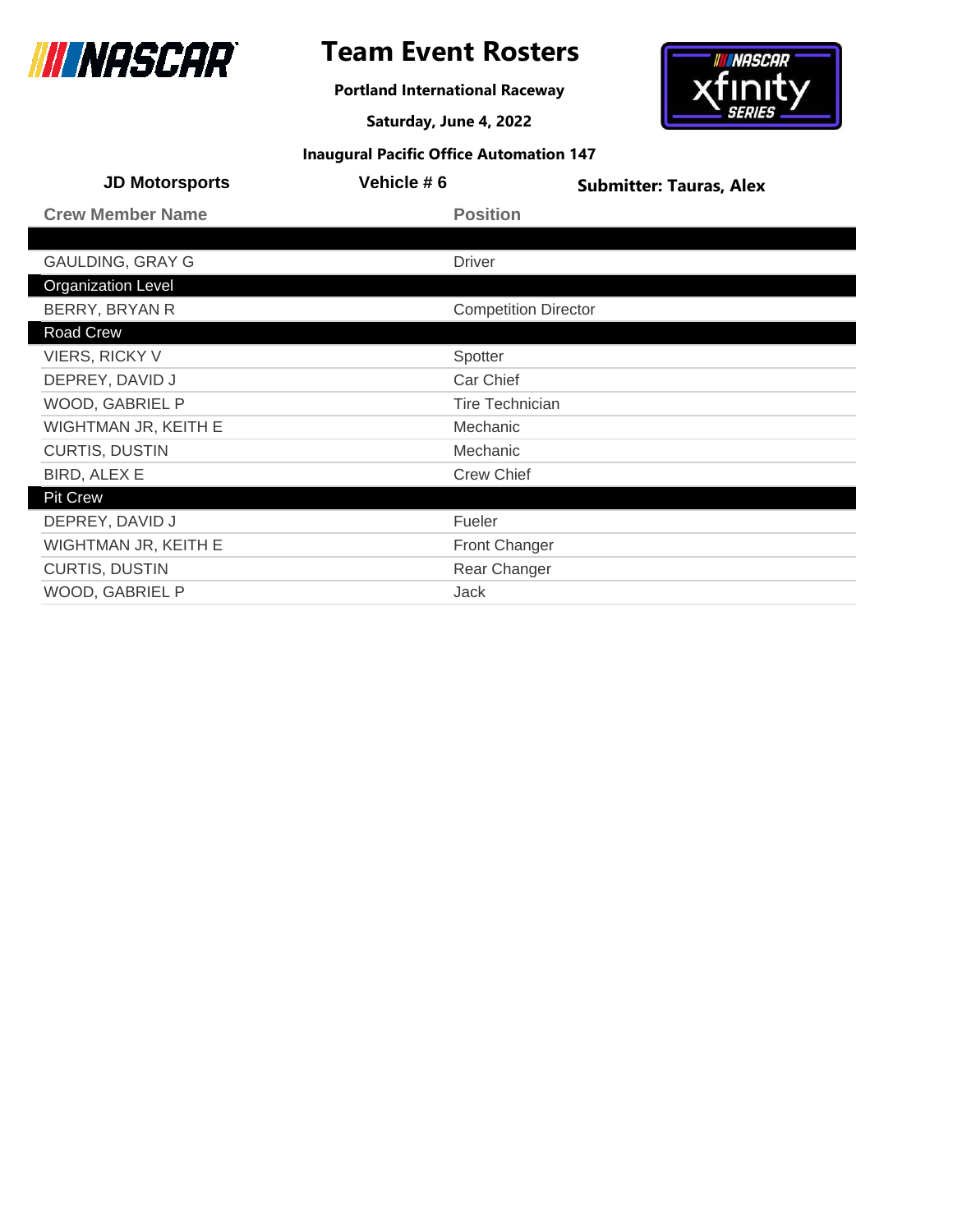

# **Team Event Rosters**

**Portland International Raceway**

**Saturday, June 4, 2022**



|  |  |  | <b>Inaugural Pacific Office Automation 147</b> |  |
|--|--|--|------------------------------------------------|--|
|--|--|--|------------------------------------------------|--|

| <b>Motorsports Business</b><br><b>Management</b> | <b>Vehicle #66</b>  | <b>Submitter: Hoskin, Skippy</b> |
|--------------------------------------------------|---------------------|----------------------------------|
| <b>Crew Member Name</b>                          | <b>Position</b>     |                                  |
|                                                  |                     |                                  |
| YELEY, JJ B                                      | <b>Driver</b>       |                                  |
| Road Crew                                        |                     |                                  |
| MECCA, ZACH J                                    | Spotter             |                                  |
| ST PIERRE, ROBERT M                              | Car Chief           |                                  |
| CLARK, KODY E                                    | Mechanic            |                                  |
| CHURCH, GEORGE D                                 | <b>Crew Chief</b>   |                                  |
| <b>Pit Crew</b>                                  |                     |                                  |
| <b>BRAZEAL, TY F</b>                             | Front Changer       |                                  |
| <b>MORAWSKI, MICHAEL A</b>                       | Jack                |                                  |
| DONOVAN, WARREN T                                | <b>Tire Carrier</b> |                                  |
| <b>WIEDENHOEFT, TYLER D</b>                      | Fueler              |                                  |
| HUGHES, PETER L                                  | Rear Changer        |                                  |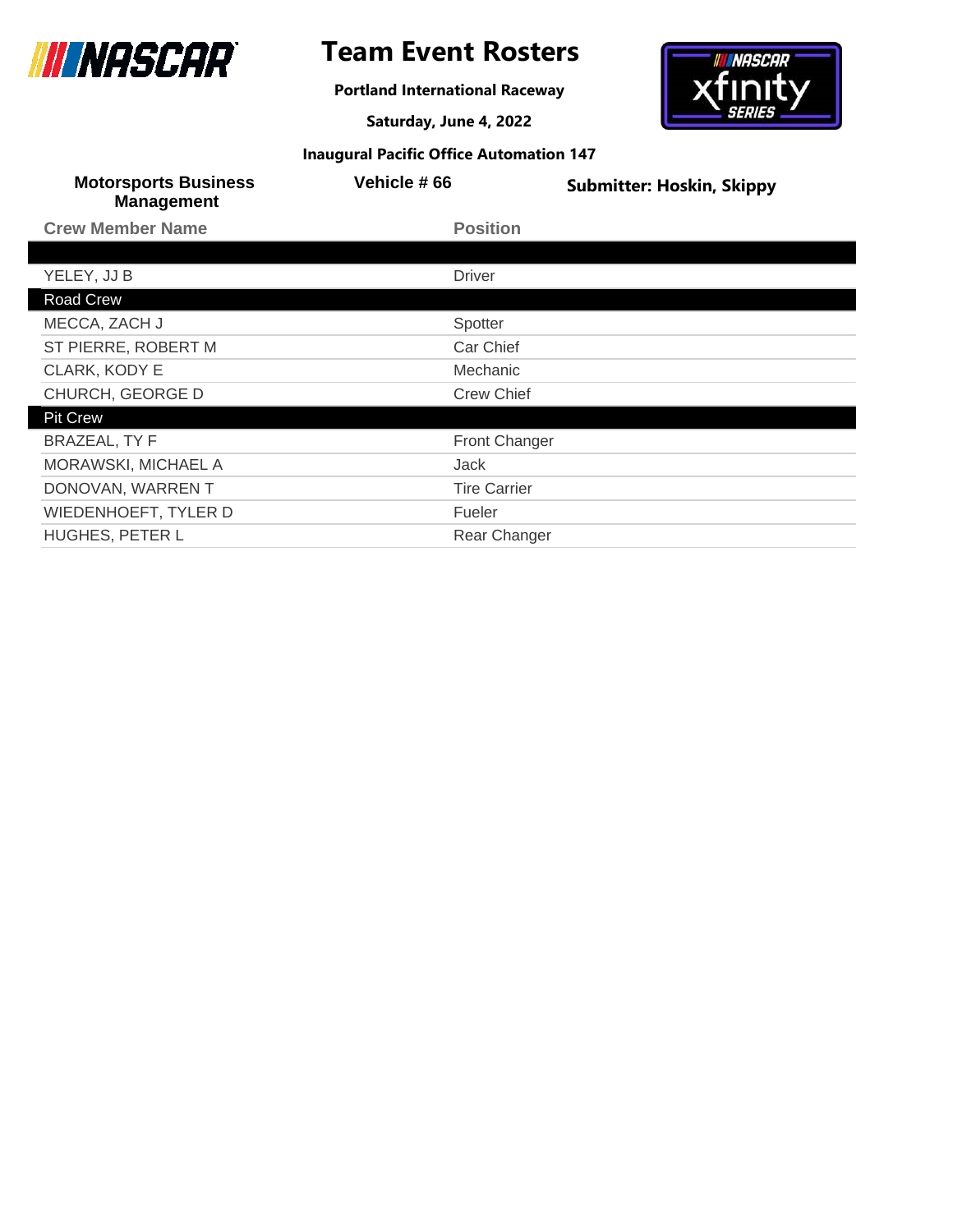

**Portland International Raceway**

**Saturday, June 4, 2022**



| <b>Inaugural Pacific Office Automation 147</b> |  |  |  |
|------------------------------------------------|--|--|--|
|------------------------------------------------|--|--|--|

| <b>Brandonbilt Motorsports</b> | Vehicle #68            | <b>Submitter: Fern, Collin</b> |
|--------------------------------|------------------------|--------------------------------|
| <b>Crew Member Name</b>        | <b>Position</b>        |                                |
|                                |                        |                                |
| <b>BROWN, BRANDON L</b>        | <b>Driver</b>          |                                |
| <b>Organization Level</b>      |                        |                                |
| FERN, COLLIN M                 | <b>Team Manager</b>    |                                |
| Road Crew                      |                        |                                |
| FISHER, MICHAEL L              | Spotter                |                                |
| <b>BRACKEN, RB</b>             | Car Chief              |                                |
| <b>INFINGER, TONY J</b>        | Underneath Mechanic    |                                |
| POWELL JR, DJ L                | Front End Mechanic     |                                |
| SULIGA, STEPHEN R              | <b>Tire Technician</b> |                                |
| RANDOLPH, DOUG M               | <b>Crew Chief</b>      |                                |
| <b>Pit Crew</b>                |                        |                                |
| <b>BRACKEN, RB</b>             | <b>Front Changer</b>   |                                |
| <b>INFINGER, TONY J</b>        | Rear Changer           |                                |
| POWELL JR, DJ L                | Jack                   |                                |
| SULIGA, STEPHEN R              | <b>Tire Carrier</b>    |                                |
| THORPE, CARLTON S              | Fueler                 |                                |
| Submitted Exempt               |                        |                                |
| THORPE, CARLTON S              | <b>Hauler Driver</b>   |                                |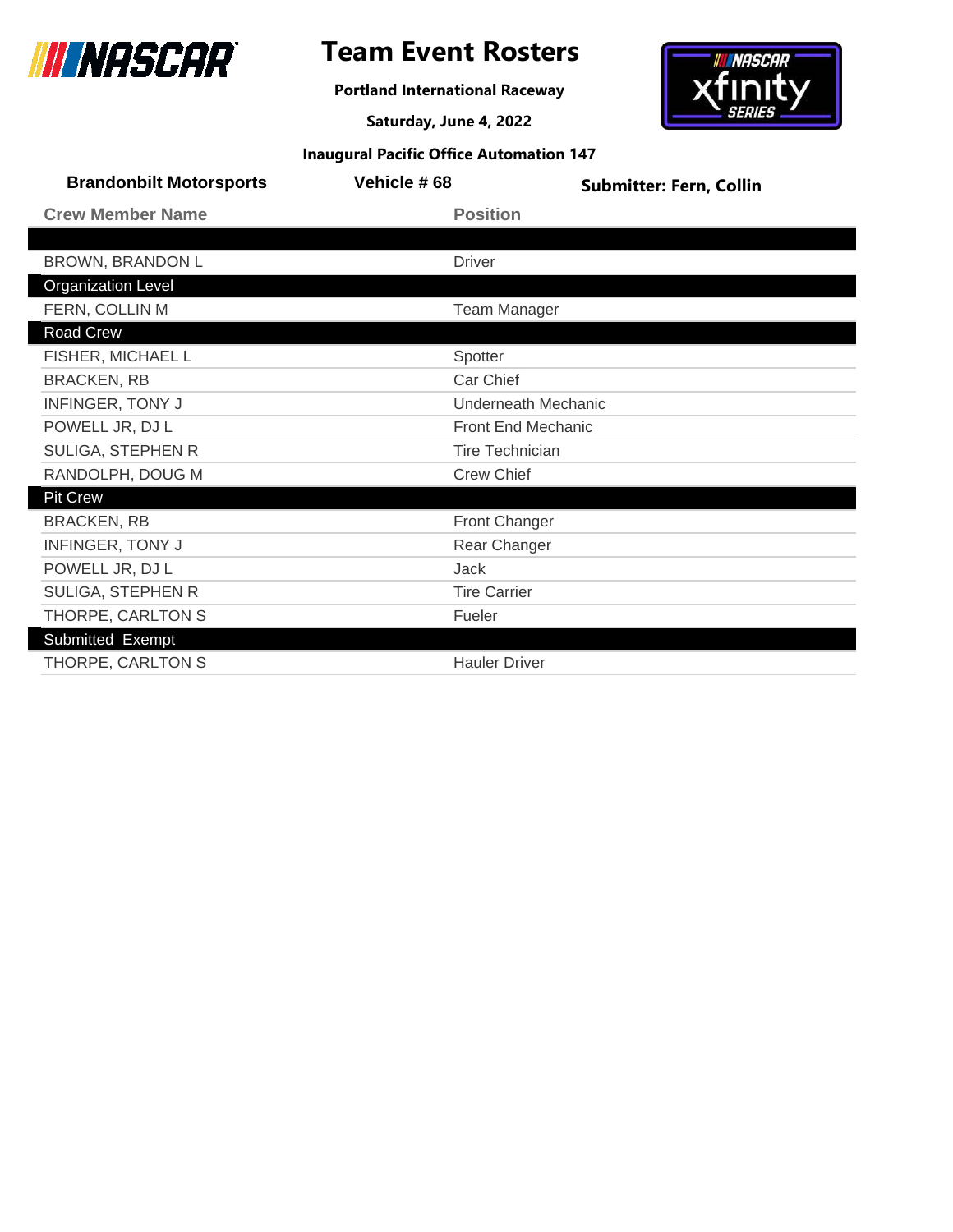

# **Team Event Rosters**

**Portland International Raceway**

**Saturday, June 4, 2022**



| <b>JR Motorsports</b>     | Vehicle #7        | Submitter: Brachowski, Michelle |
|---------------------------|-------------------|---------------------------------|
| <b>Crew Member Name</b>   | <b>Position</b>   |                                 |
|                           |                   |                                 |
| ALLGAIER, JUSTIN M        | <b>Driver</b>     |                                 |
| <b>Organization Level</b> |                   |                                 |
| PEMBERTON, RYAN P         |                   | <b>Competition Director</b>     |
| Road Crew                 |                   |                                 |
| SIMS, CHAD A              | Spotter           |                                 |
| JONES, CODY L             | Engineer          |                                 |
| MURPHY, MATTHEW C         | Engineer          |                                 |
| ALONZO, ANTHONY E         | Mechanic          |                                 |
| <b>HORTON, JOSHUA B</b>   | Mechanic          |                                 |
| <b>BURDETT, JASON M</b>   | <b>Crew Chief</b> |                                 |
| Submitted Exempt          |                   |                                 |
| ARMSTRONG, MARK E         |                   | <b>Hauler Driver</b>            |
| COLE, TROY D              |                   | <b>Hauler Driver</b>            |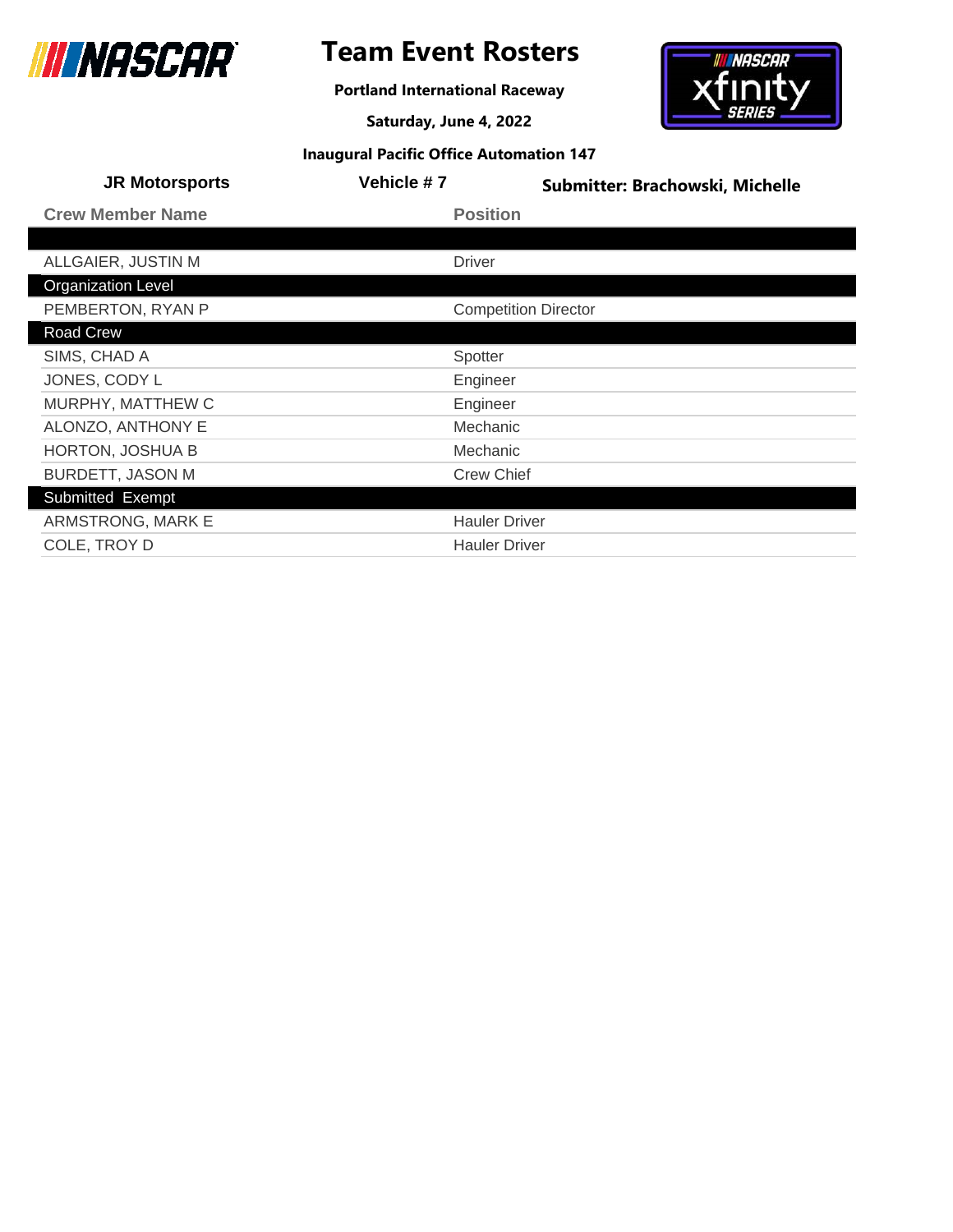

# **Team Event Rosters**

**Portland International Raceway**

**Saturday, June 4, 2022**



| <b>JR Motorsports</b>     | Vehicle #8    | Submitter: Brachowski, Michelle |
|---------------------------|---------------|---------------------------------|
| <b>Crew Member Name</b>   |               | <b>Position</b>                 |
|                           |               |                                 |
| BERRY, JOSH W             | <b>Driver</b> |                                 |
| <b>Organization Level</b> |               |                                 |
| PEMBERTON, RYAN P         |               | <b>Competition Director</b>     |
| Road Crew                 |               |                                 |
| DAVIS, JON W              | Spotter       |                                 |
| <b>WALTER, KEVIN A</b>    |               | Engineer                        |
| LONG, ERIC G              |               | Engineer                        |
| SNYDER, RICHIE R          |               | Mechanic                        |
| <b>HARTINGS, WILL E</b>   |               | Mechanic                        |
| <b>BUMGARNER, MIKE L</b>  |               | <b>Crew Chief</b>               |
| Submitted Exempt          |               |                                 |
| MILES SR, JEFF C          |               | <b>Hauler Driver</b>            |
| POUNDS, JOHN H            |               | <b>Hauler Driver</b>            |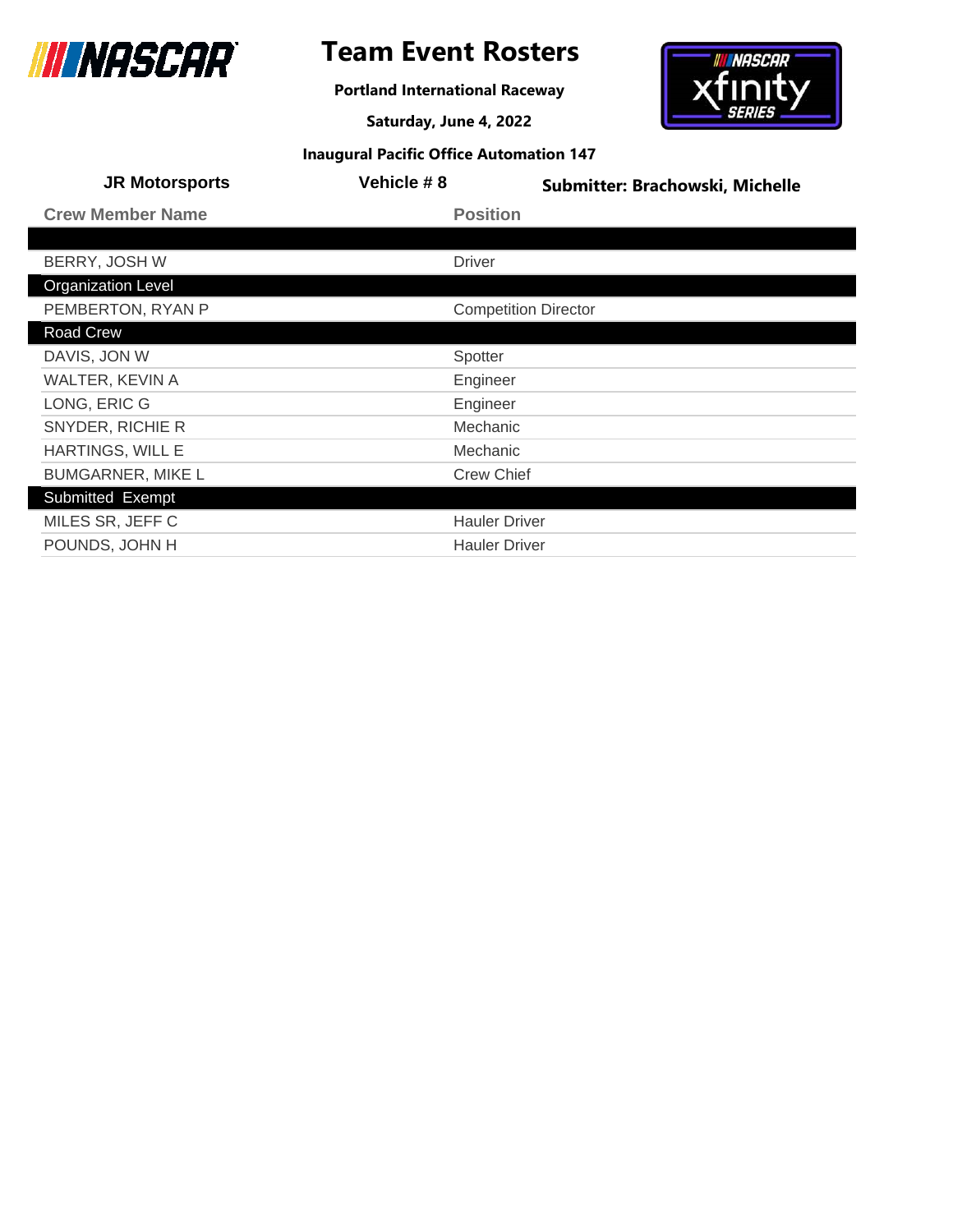

**Portland International Raceway**

**Saturday, June 4, 2022**



| <b>JR Motorsports</b>     | Vehicle #9                  | Submitter: Brachowski, Michelle |
|---------------------------|-----------------------------|---------------------------------|
| <b>Crew Member Name</b>   | <b>Position</b>             |                                 |
|                           |                             |                                 |
| <b>GRAGSON, NOAH Q</b>    | <b>Driver</b>               |                                 |
| <b>Organization Level</b> |                             |                                 |
| PEMBERTON, RYAN P         | <b>Competition Director</b> |                                 |
| Road Crew                 |                             |                                 |
| <b>WARREN, ANTHONY D</b>  | Spotter                     |                                 |
| <b>BELL, PHILLIP T</b>    | Engineer                    |                                 |
| MCHUGH, AEDAN K           | Engineer                    |                                 |
| DEXTRAZE, RYAN R          | Mechanic                    |                                 |
| <b>KERLIN, SEAN R</b>     | Mechanic                    |                                 |
| LAMBERT, LUKE A           | <b>Crew Chief</b>           |                                 |
| Submitted Exempt          |                             |                                 |
| LOWE, ADAM J              | <b>Hauler Driver</b>        |                                 |
| <b>MATTHEWS, DARYL D</b>  | <b>Hauler Driver</b>        |                                 |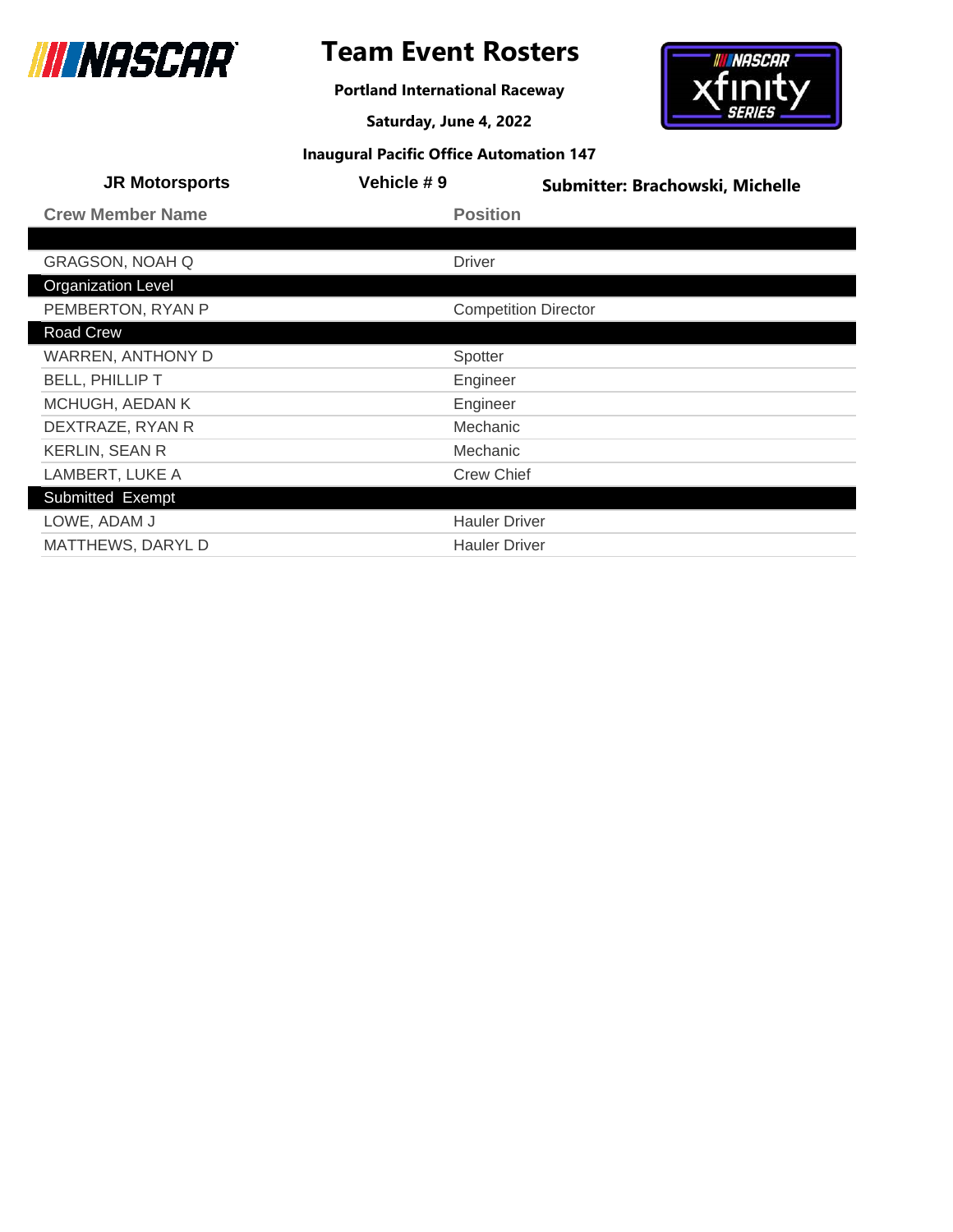

# **Team Event Rosters**

**Portland International Raceway**

**Saturday, June 4, 2022**



| <b>DGM Racing</b>       | <b>Vehicle #91</b> | <b>Submitter: Gosselin, Michelle</b> |
|-------------------------|--------------------|--------------------------------------|
| <b>Crew Member Name</b> | <b>Position</b>    |                                      |
|                         |                    |                                      |
| FILIPPI, MASON          | <b>Driver</b>      |                                      |
| Road Crew               |                    |                                      |
| BEAN, DEXTER J          | Spotter            |                                      |
| TUCKER, BJ J            | Car Chief          |                                      |
| TIMMERMAN, ALEX F       | Mechanic           |                                      |
| <b>BOYKIN, KEVIN</b>    | Mechanic           |                                      |
| BEAN, DEXTER J          | Mechanic           |                                      |
| <b>GOSSELIN, MARIO</b>  | <b>Crew Chief</b>  |                                      |